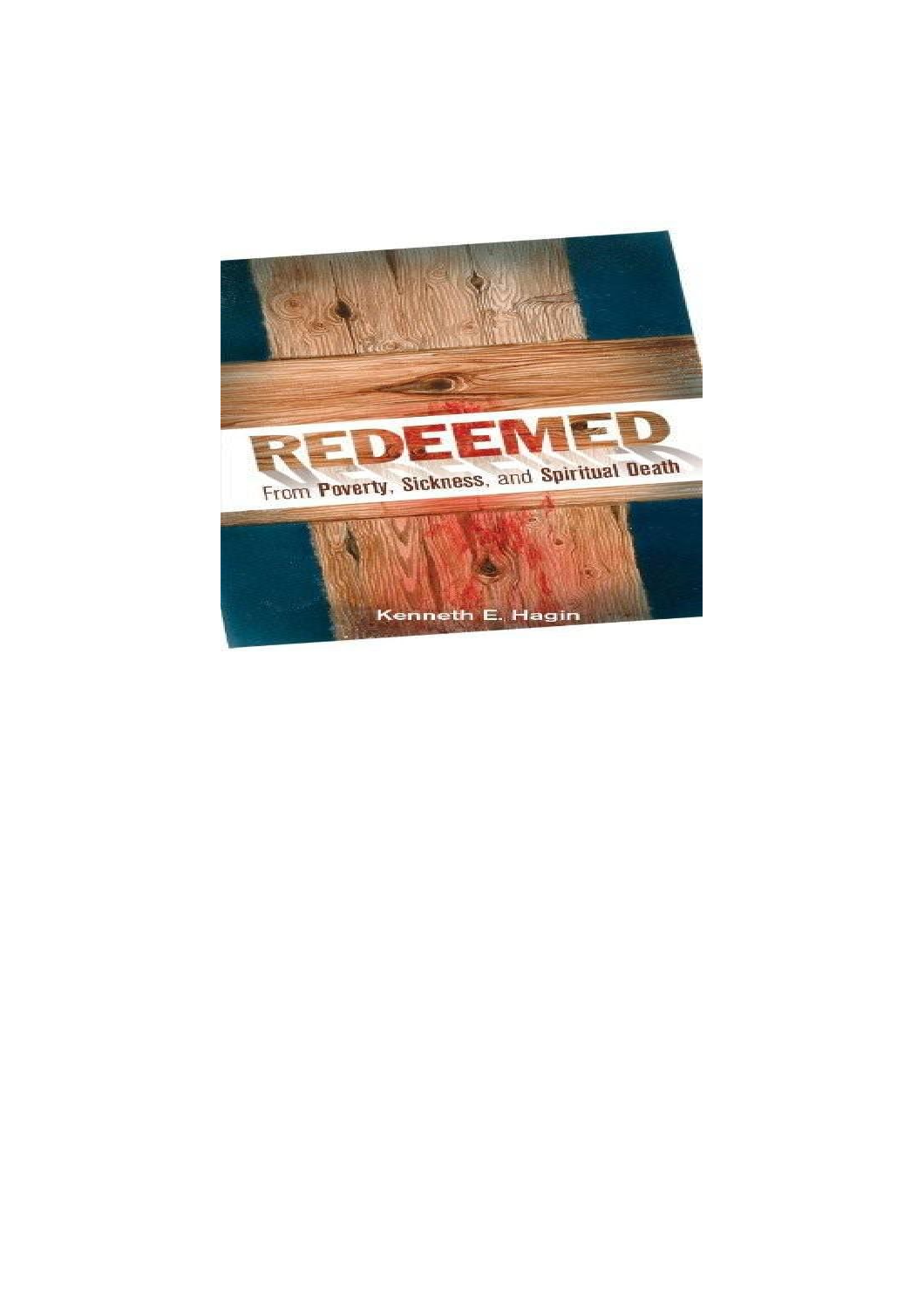# *Contents*

1 Redemption from the Curse of Poverty.................................... 5

2 Redemption from the Curse of Sickness................................ 15

3 Redemption from the Curse of Spiritual Death................................... 29

#### *Chapter 1*

#### *Redemption from the Curse of Poverty*

*Christ hath redeemed us from the curse of the law, being made a curse for us: for it is written, Cursed is every one that hangeth on a tree: That the blessing of Abraham might come on the Gentiles through Jesus Christ; that we might receive the promise of the Spirit through faith... And if ye be Christ's, then are ye Abraham's seed, and heirs according to the promise.*

—Galatians 3:13,14,29

Christ has redeemed us from the curse of the law!

What is the curse of the law? The only way to find out is to go back to the law. The expression "the law" as found in the New Testament usually refers to the Pentateuch, the first five books of the Bible. As we go back to these books—or the law—we find that the curse, or punishment, for breaking God's law is threefold: poverty, sickness, and spiritual death.

# **1 TIMOTHY 4:8**

# **8 For bodily exercise profiteth little: but godliness is profitable unto all things, having promise of the life that now is, and of that which is to come.**

Some people would have us believe that we don't have any promise in this life of any blessing, material or otherwise, but this Scripture emphatically declares that we do.

According to Deuteronomy 28:15-17,38-40, the curse of poverty was to come upon God's children if they disobeyed Him.

It was a curse that would come upon them because they failed to observe to do all His commandments and His statutes.

Paul said, writing to the church at Philippi, *''But my God shall supply all your need according to his riches in glory by Christ Jesus"* (Phil. 4:19). All your needs would include your financial,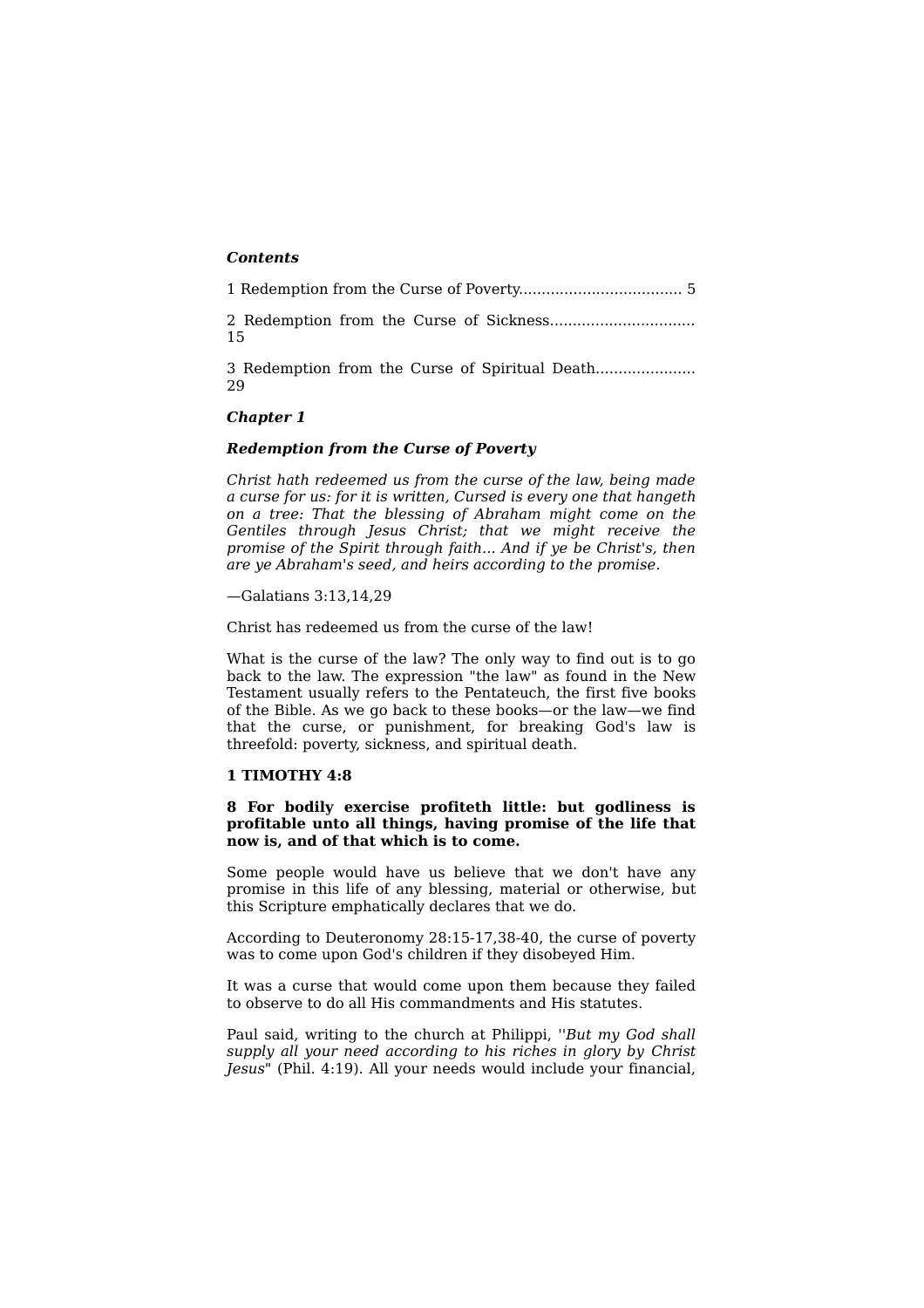material, and other needs. In fact, in this chapter, Paul is talking about financial and material things.

Jesus Himself said, *"But seek ye first the kingdom of God, and his righteousness; and all these things shall be added unto you"* (Matt. 6:33). These things that shall be added unto you are material things in life—something to eat, something to wear, and so on.

Some people seem to have the idea that if a person is a Christian, a believer in God, it is a mark of humility—a mark of godliness—for him to live in poverty and not have anything.

They think you ought to go through life with the top of your hat out, the soles of your shoes out, and the seat of your pants worn out—just barely able to get along.

But that isn't what Jesus said. He said, *"Seek ye first the kingdom of God, and his righteousness; and all these things shall be added unto you.* " Not *taken from* you; He said they shall be *added unto* you! Praise God!

# **LUKE 6:38**

**38 Give, and it shall be given unto you; good measure, pressed down, and shaken together, and running over, shall men give into your bosom. For with the same measure that ye mete withal it shall be measured to you again.**

First, let's ask this question: Is that the truth? Did Christ speak the truth, or was He lying? I believe it is the truth, don't you? Now notice that He said, "shall men."

Of course God is behind it, but He said, "shall men give into your bosom."

I remember a friend asked me some time ago, "Brother Hagin, do you ever preach from Luke 6:38?"

"Well," I answered, "I have used the Scripture. I don't know if I ever used it for a text, but I have quoted it in my preaching at various times."

This man replied, "Well, recently we had a minister in our church who preached a two-week meeting, and he referred to that Scripture every night. One night he preached a sermon on it.

You know, I'd never thought much about that verse until he emphasized it so much. Then, in the last service of the meeting, after our pastor had received the love offering for him, the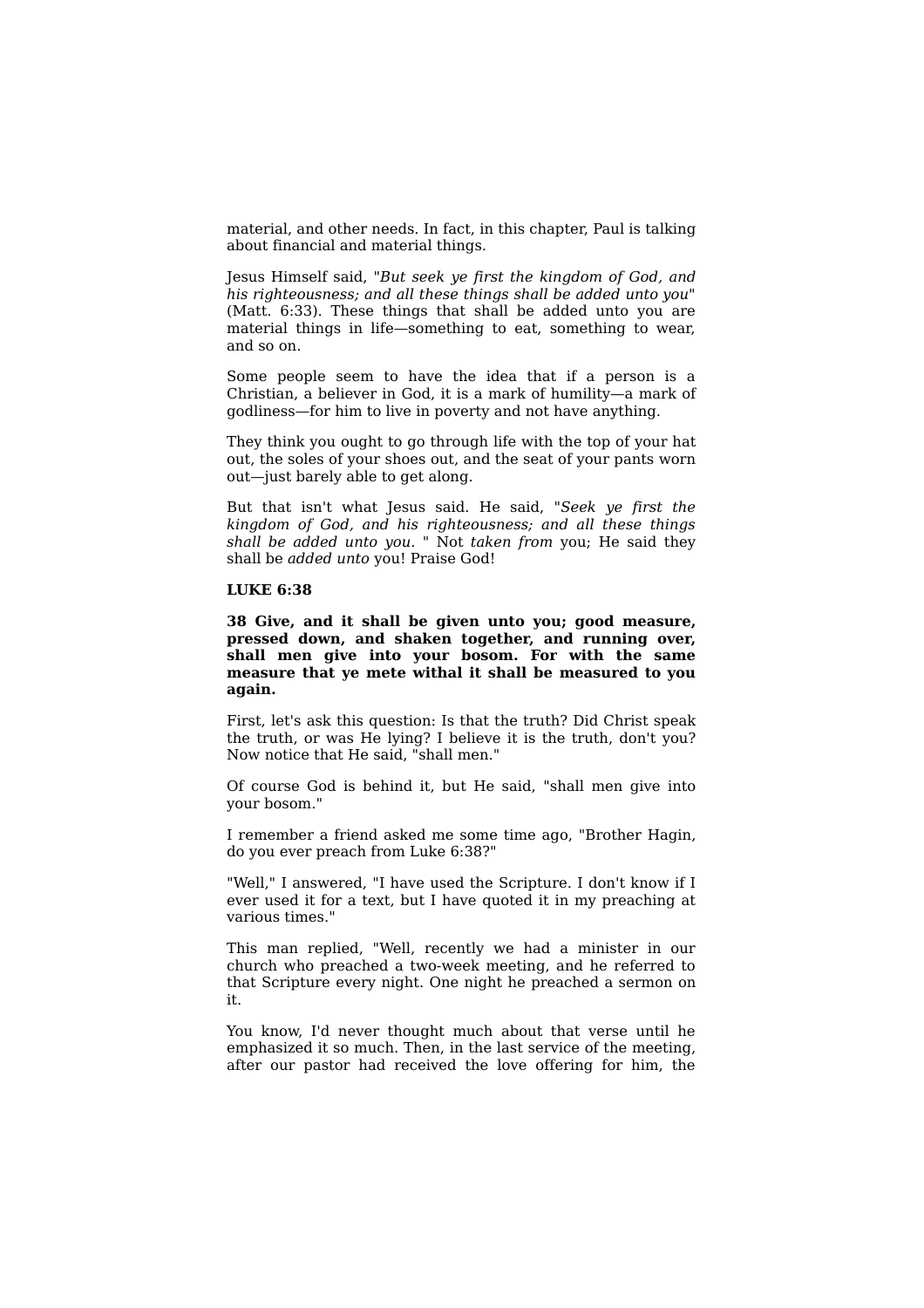evangelist said, 'Folks, I am impressed by the Spirit of God to receive an offering for the church here to put in an airconditioning system."

My friend, who taught the Men's Bible Class, a large class of about 100, continued telling me about the last night's service.

"The evangelist said to the congregation of about 1,800, 'I want to get that \$10,000 tonight! It sounds big, I know, and you've given during this meeting, but I want to challenge you.'

He read us this text again which he'd mentioned every night, *'Give and it shall be given unto you.'*

"Then he said, 'I don't want anybody to give anything they can afford to give. Give what you *can't* afford. If you feel you can afford to give \$50 but not \$100, give the \$100. If you think you can afford to give \$500 but not \$1,000, give the \$1,000.

There's where the blessing is—and that's the truth.'

"Then he added, 'I'm going to lay my Bible here on the altar, and I want you to come and lay your money on this verse of Scripture and say, "Dear Lord, I'm acting on your Word." I'll pray especially for you, but I know God is going to repay you. It will work for you. And if it doesn't, I'll see that you get your money back, and nothing will ever be said about it."

The Sunday School teacher said, "Brother Hagin, I had a number of businessmen in my class. Two of them had come to me before this asking me to pray because their businesses were going bankrupt. Unless God did something within 30 days, they said they'd have to close their doors."

He went on, "Brother Hagin, I'm a witness to the fact that one of these men gave \$500 in that offering and the other gave \$250. It was really borrowed money, but in 30 days both businesses were out of the red! God blessed them immeasurably."

The Lord, in Malachi 3:10, spoke these words, *"Bring ye all the tithes into the storehouse, that there may be meat in mine house, and prove me now herewith, saith the Lord of hosts, if I will not open you the windows of heaven, and pour you out a blessing, that there shall not be room enough to receive it.* "

Actually, we haven't really given until we've paid our tithes.

One fellow said to me, "Brother Hagin, paying tithes—that's just under the Old Testament. That's just under the Mosaic Law.

Didn't you know that?"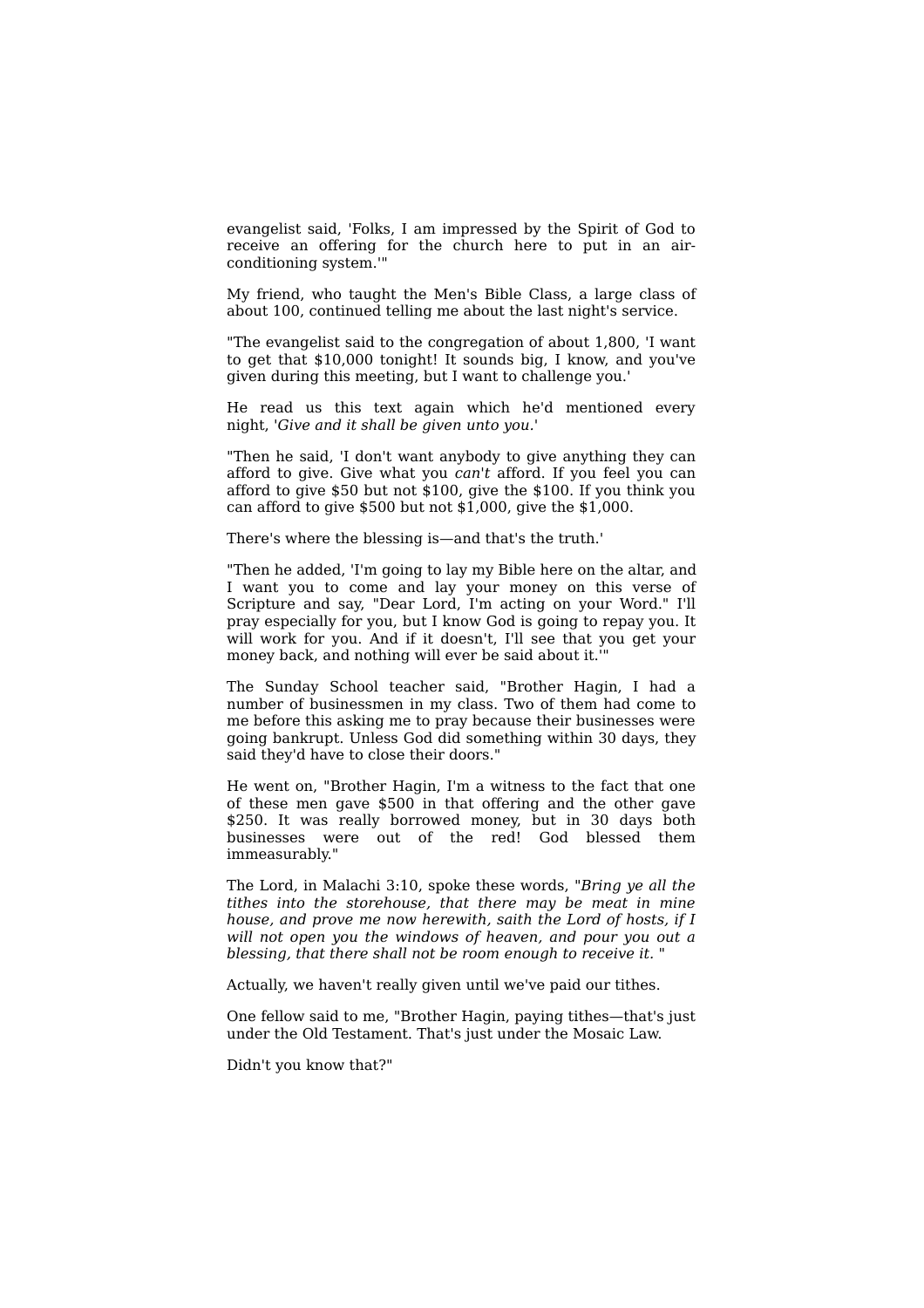I would hate to exhibit my ignorance of the Bible by making such a statement. Abraham paid tithes 500 years before the law was given to Moses. Jacob paid tithes 250 years before then.

"Yes," someone said, "but there isn't any Scripture in the New Testament about paying tithes."

Those folks ought to learn to read. Look at Hebrews 7:8.

What about that? That's New Testament, isn't it? *"And here men that die receive tithes; but there he receiveth them, of whom it is witnessed that he liveth.* "

That's talking about Christ.

*Abraham's Blessing Is Ours*

Almost every time you get something good from the Word of God, or the promise of something good and a Scripture to stand on, someone pops up and says, "That's just for the Jews.

That's not for us today."

I want you to know that Abraham's blessing belongs to us. It doesn't belong only to the *physical descendants* of Abraham; it belongs to us!

Remember how our chapter text said, *"That the blessing of Abraham might come on the Gentiles through Jesus Christ...*

*And if ye be Christ's, then are ye Abraham's seed, and heirs according to the promise"* (Gal. 3:14,29).

Abraham's blessing is ours! They can't take it away from us anymore. Those doubters, unbelievers, joy killers, and doubt peddlers will not be able to take it away from us. Abraham's blessing is mine—Abraham's blessing is yours—through Jesus Christ! Hallelujah!

Abraham's blessing was a threefold blessing. The first thing God promised Abraham was that He was going to make him rich.

"Do you mean God is going to make us all rich?" Yes, that's what I mean.

"Do you mean He's going to make us all millionaires?" No, I didn't say that.

But He is going to make us rich. You may not understand what the word "rich" means. The dictionary says it means "a full supply," or "abundantly provided for." Praise God, there is a full supply in Christ!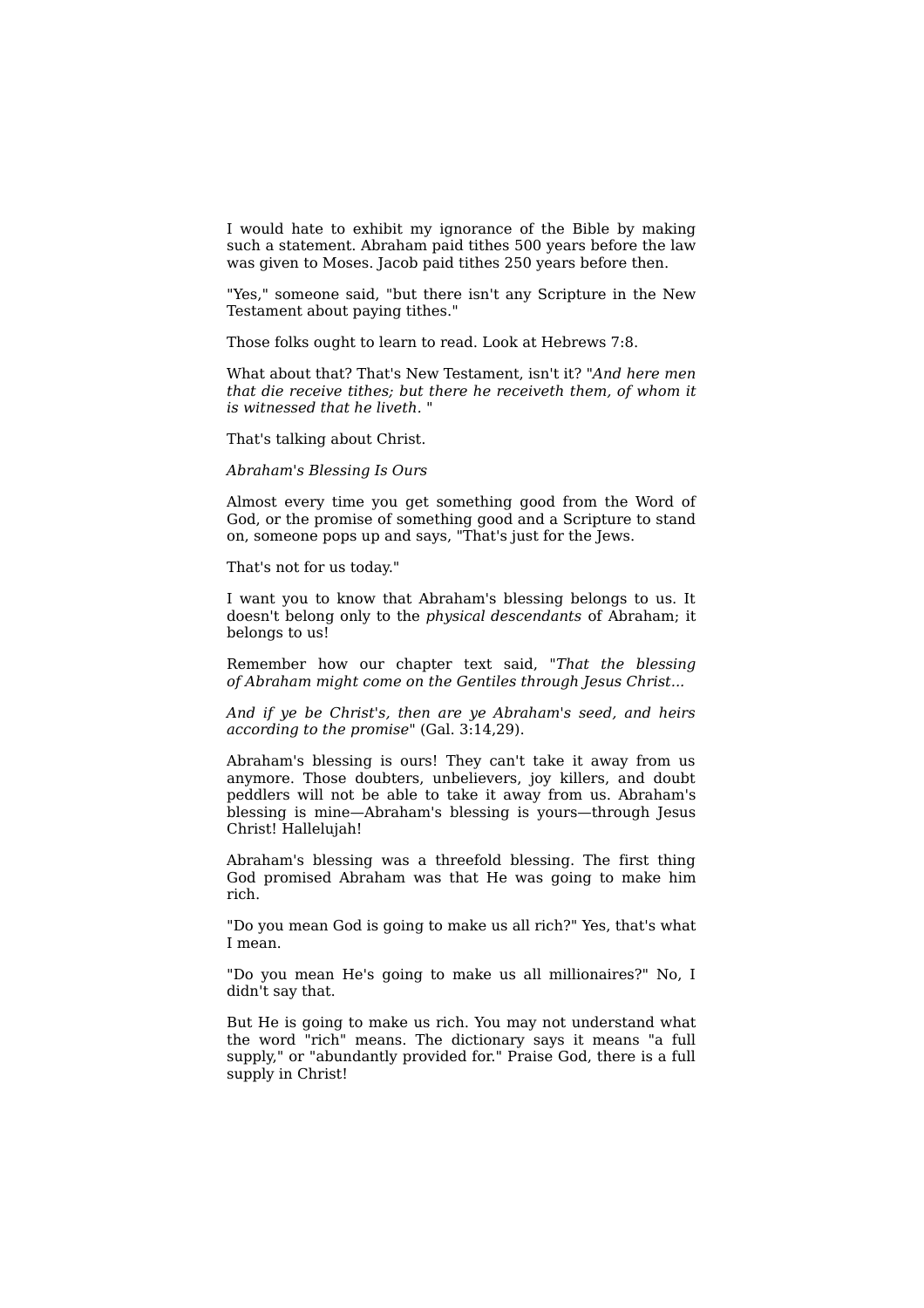I had a new car once, but it didn't get good gas mileage—only about 13 1/2 mpg on the open road. This particular car had a reputation of getting good gas mileage, so they gave it a motor tune-up, replaced the spark plugs and the condenser, and reworked the carburetor.

As I watched, the mechanic said to me, "Preacher, here's one thing that's wrong. I don't know why they did it, but on this model they changed the carburetor. There's a setting on the inside as well as the outside. It can be set on either rich or lean.

In this case it's set on rich. It's set so as to get a full supply."

God did not promise we would have a lean supply, but a *rich* supply. We're abundantly provided for! Praise God forever more!

I preached a meeting several years ago in a small New Jersey town for Pastor A. A. Swift of the Trinity Pentecostal Church. At that time he was 70 years of age. I wasn't preaching along these lines in those days—I would preach up to it and around it. I knew it was true, but nobody else was preaching that God had redeemed us from the curse of poverty, so I didn't know whether I should come out on it or not.

Knowing Brother Swift was a man of God, an old-timer in Pentecost considered to be one of the most outstanding Full Gospel Bible teachers, I talked to him about some of these Scriptures.

"Brother Hagin, you are absolutely right," he said. "You ought to preach that everywhere you go. God has promised to make every one of us rich."

Then he said, "Let me tell you how I found out. I received the Holy Spirit in 1908, and in 1911 my wife and I went to China as missionaries. (That was 'way back before there was a Full Gospel organization or a Pentecostal circle.)

"I was born and grew up in London, came over to Canada, and then to the United States, so I had some connections in England, and a mission there supported us. They gave us \$1,236

a year. That's \$103 a month support. And we spent the year 1911, or most of it, in China as missionaries.

"But every time I would go to pray—I had a place where I went for my secret prayers—the Spirit of God would deal with my heart and tell me, 'Send in your resignation. If these people knew you believe in speaking with tongues, they wouldn't support you, because they don't believe speaking with tongues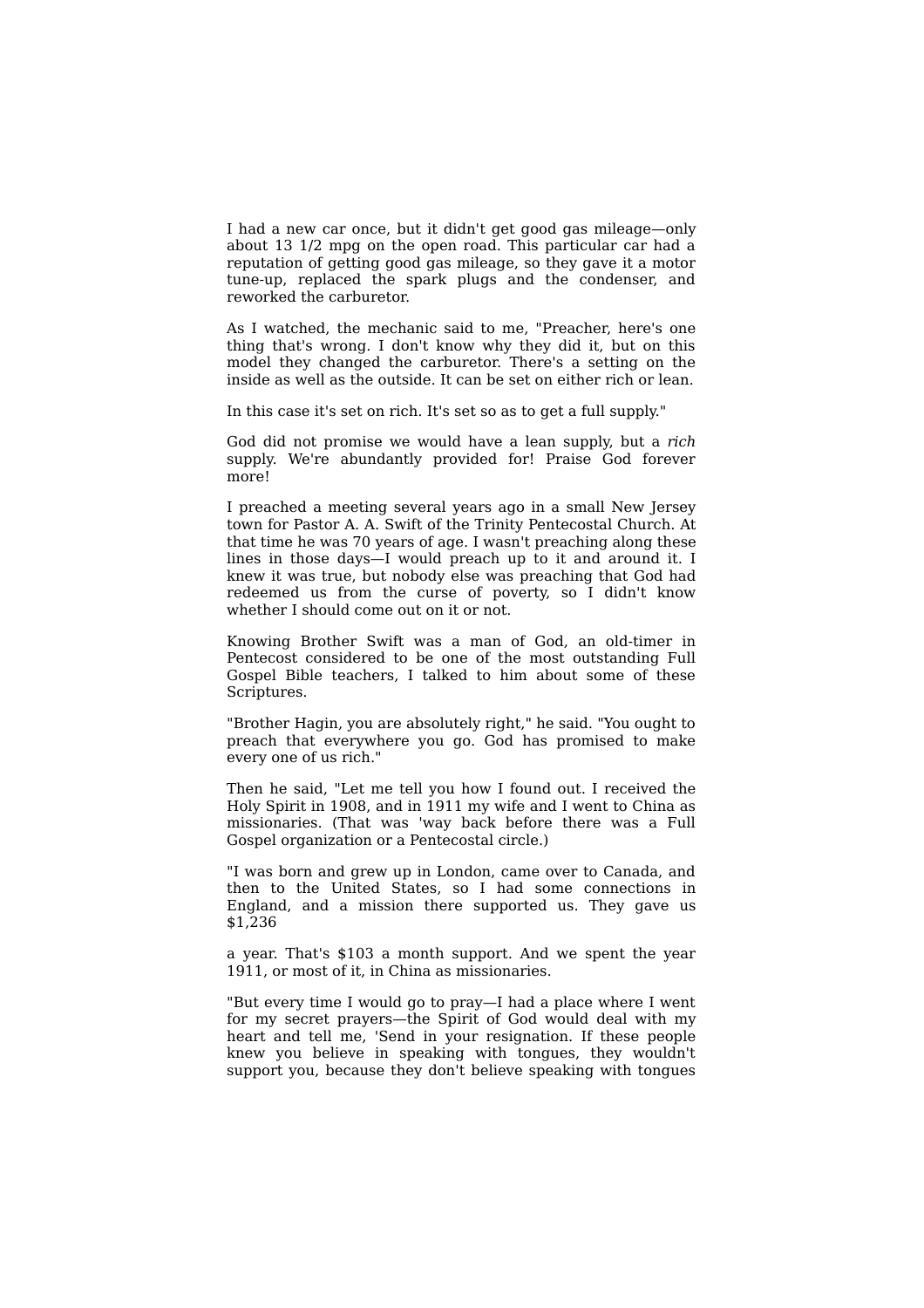is the evidence of the baptism of the Holy Spirit. You have stayed quiet, which is almost the same as receiving the money under false pretenses. You can't preach what the Bible teaches. On the sly you may get it over to a few people, but if you come right out and preach it, that will be the end. I want you to preach the full truth.'

"Lord, what am I to do?" Brother Swift finally asked the Lord. "If I do that, my wife and I and our children will be cut off without any support here in China. It would be rough enough to be in America without support in 1912, much less in China.

What am I to do?"

God answered him, "I want you to turn this mission station back to them. It wouldn't be right for you to steal it from them.

[And it wouldn't.] You go over to another place and start a new work."

"Lord, start a new work in China in 1912 with no one to support it?"

"That's what I want you to do."

"Lord, we'll never make it."

"Didn't you know I promised to make you rich?"

Brother Swift replied, "If You did, I didn't know it. But I surely would be glad to know it."

Then the Spirit of the Lord asked, "Have you read Galatians 3:13,14 where it says Christ redeemed you from the curse of the law, being made a curse for you, that the blessing of Abraham might come on the Gentiles; that is, on you? *The first thing I promised Abraham was that I would make him rich.* "

As Brother Swift related this, he said to me, "Then things began to open up to me. I got my Bible and read it—and sure enough, there it was! I sent in my resignation and went over to another place and began a new work. For the first six months, it was difficult."

Don't think there won't be trials. But just because tasks come, trials mount up, and it looks like it isn't working doesn't mean it isn't true. You see, God doesn't always settle up every Saturday night. God doesn't settle up the first of every month.

But I want to tell you—God does settle up sooner or later.

Sooner or later there comes a payday!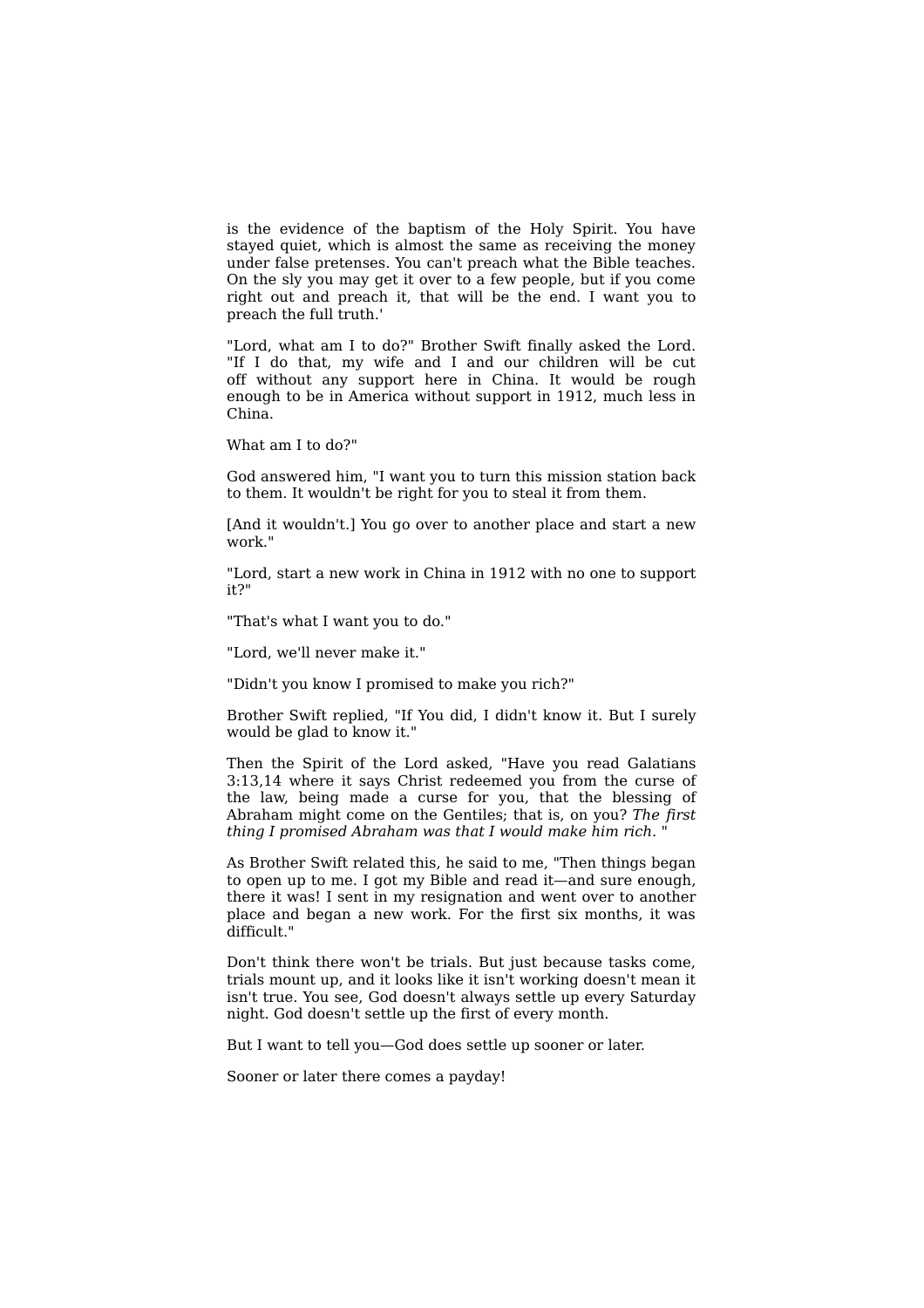Many people think they have gotten away with sin because they got away with it for one week and judgment didn't fall.

They got by two weeks and judgment didn't fall. They went on a month or more and judgment didn't come. They began to feel a little easier, a little better. They said, "Well, it looks as if I got by with that." But I want to tell you, sooner or later, it is coming.

"For the first six months of that year," Brother Swift told me, "it looked as if my wife and I and our two small children were going to starve to death in China, cut off from the support in England, with nobody from America to support us. What did we do?

"Well, I stayed calm, sweet, and quiet—I didn't do a lot of praying. I simply reminded God of what His Word said. I knew He was going to do something about it.

"When the year was over and I checked up, God had given me \$3,750 in American dollars!"

In 1912, \$3,750 was like having \$15,000 or more today. He had been getting \$1,236 a year. This year he got three times as much. God promised He would make him rich. Praise God forever more!

You know, friends, most of us are not poor because we have honored God—but because we have dishonored Him. (I've given you Scriptures to prove it.)

Someone said, "Oh, yes, but Brother Hagin, I'm afraid of money."

"Why?" I asked.

"The Bible says money is the root of all evil...."

The Bible doesn't say that at all. The Bible says, " *For the love of money is the root of all evil"* (1 Tim. 6:10). You could be guilty of that sin and not have a dime. It's not wrong to have money; it's wrong for money to have you.

If money becomes a man's master, it is wrong. A man can love money so much that he'll pick it up anywhere he goes, any way he can. If you cut off his hands, he'll get it with his toes. If you cut off his toes, he'll pick it up with his teeth. If you pull his teeth, he'll gum it. If that's in him, he'll get it. It's his master.

The Bible says that the silver and the gold are God's (Hag. 2:8). The bible says that the cattle on a thousand hills are God's (Ps. 50:10). Why did God put all these things here, anyway? He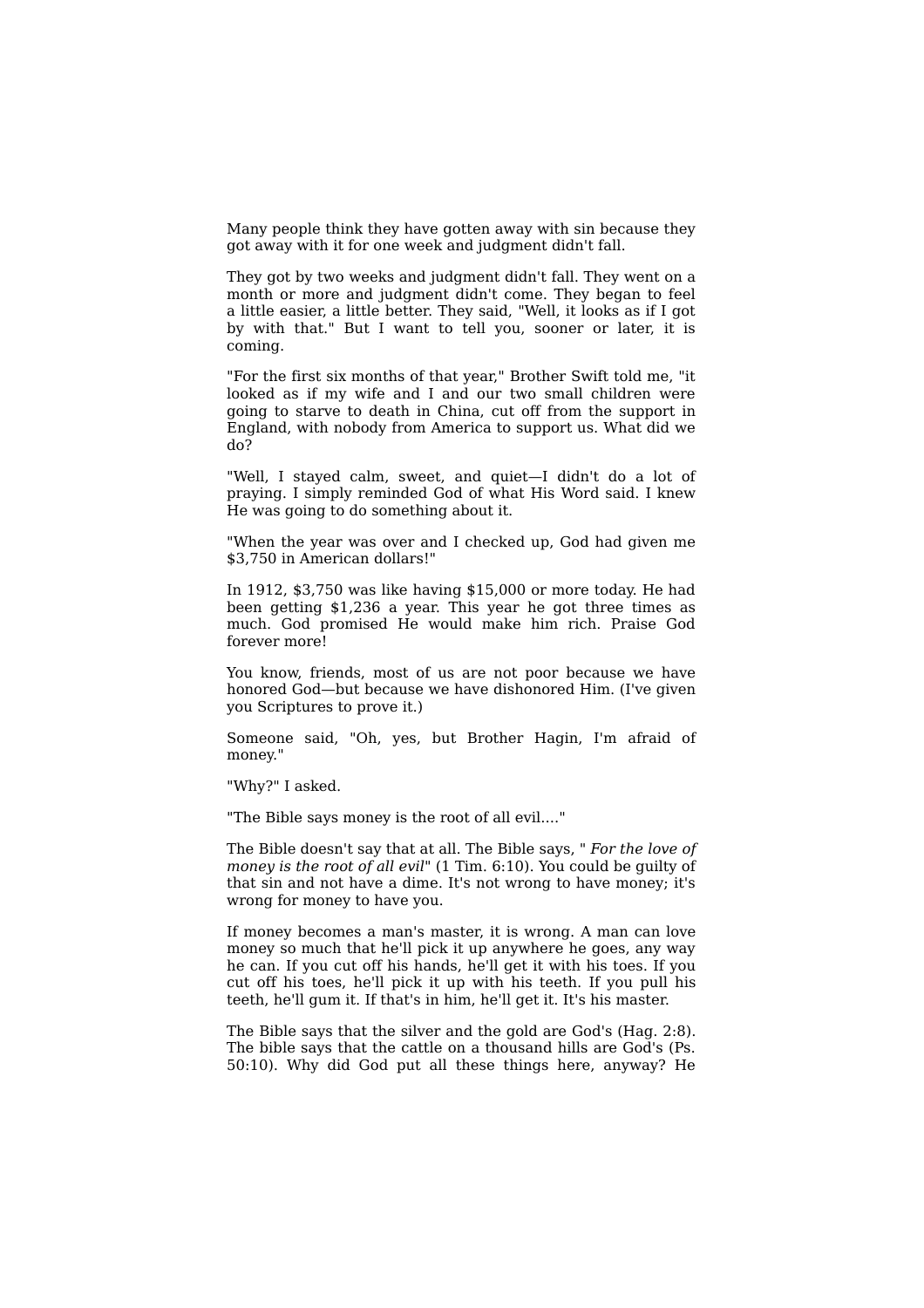surely didn't put them here for the devil and his gang! If He did, then He loves the devil's children more than He does His own children.

That would be like some man letting his children go hungry and not paying the rent while he goes across the street and pays some other woman's rent and feeds some other woman's children. God doesn't love the devil more than He loves us. Isn't that right?

Somebody said, "Brother, I guess I'm another Job."

What do you mean you're another Job? Praise God, if you're God's Job, you'll get your healing. Job got healed.

Some people think, "Poor old Job—he went through life sick, suffering, and afflicted."

Why, the whole Book of Job happened in nine months' time.

If Job was ever sick again, we don't know it. The Bible didn't say so. And if he'd ever had anything else like that, the Bible would have said so.

God healed his body! God gave him 10 more children. God gave him twice as much as he had to begin with: twice as many camels, twice as many sheep, twice as many oxen, and twice as many donkeys. And Job lived 140 more years. He lived to see his children's children until the fourth generation. Glory to God!

That's the way God does things. If it's wrong to be prosperous, then God did wrong by doing all that.

#### **PROVERBS 19:17**

# **17 He that hath pity upon the poor lendeth unto the Lord; and that which he hath given will he pay him again.**

There are always those in society who are unfortunate. God has blessed and prospered us, and He doesn't want us to be miserly. He wants us to help others, so God said, *"He that hath pity upon the poor lendeth unto the Lord."* If the Lord were to come to you today and say, "I need \$100," would you loan it to Him? Or if one of your brothers were to come to you to borrow \$100, would you loan it to him if you could?

"Whoever has pity on the poor lendeth to the Lord" is what the Bible says. And God said, "I'll repay him." I believe He will, don't you? I don't believe He lied about it.

Just how is He going to pay it? I don't know, but I think we can have some idea of it from Luke 5:4-7, where Christ borrowed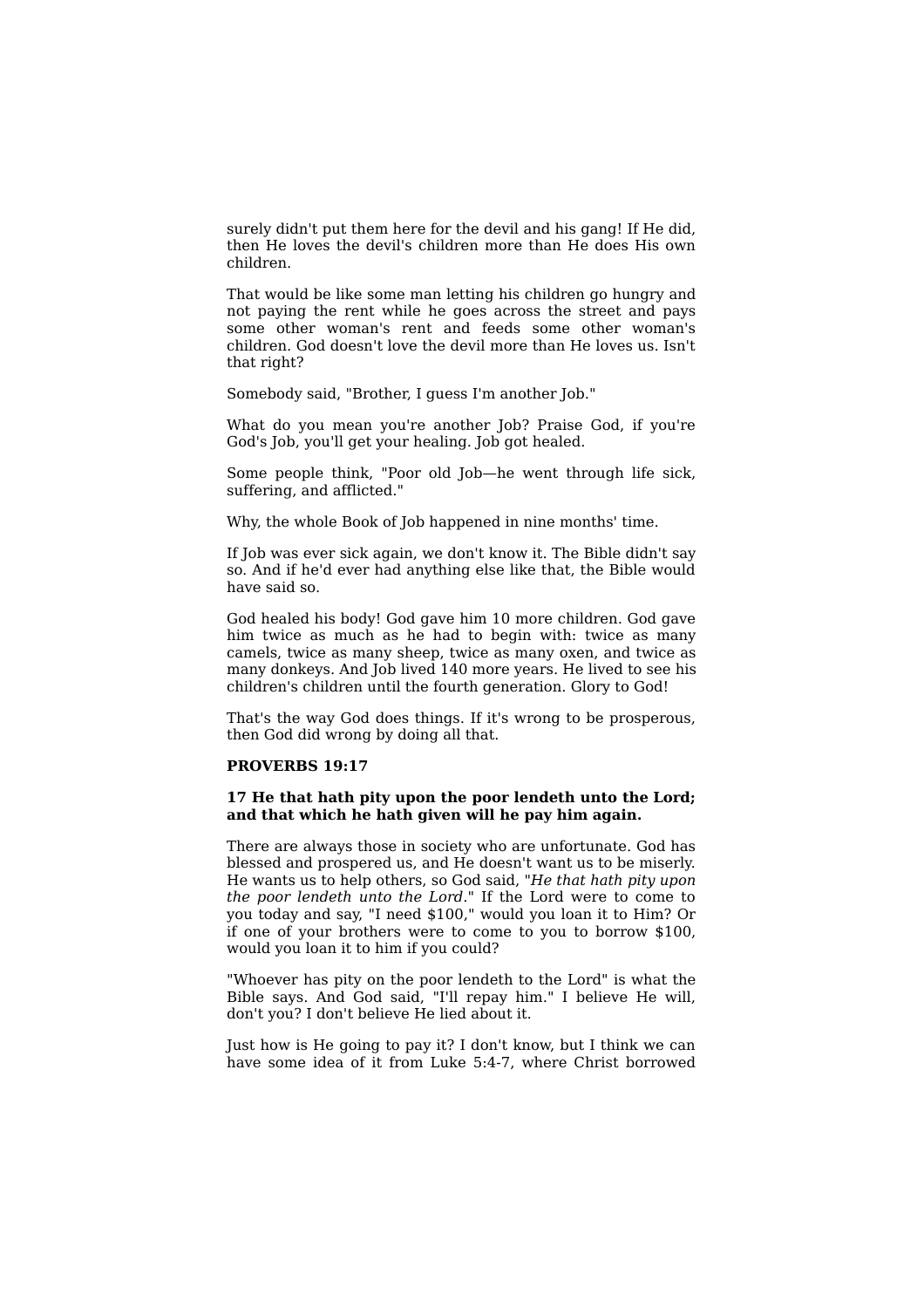Simon Peter's boat. He repaid Peter by giving him two shiploads of fish. There's one thing about it: There is nothing stingy about the Lord!

I want people to know that I'm on God's side. I'm on the blessing side. I'm going to take advantage of what belongs to me in Christ. And I want you to take your stand. You know now what the blessing is. Hallelujah!

#### *Chapter 2*

#### *Redemption from the Curse of Sickness*

*Christ hath redeemed us from the curse of the law, being made a curse for us....*

—Galatians 3:13

# **DEUTERONOMY 28:15-22,27-29,35,58-61**

**15 But it shall come to pass, if thou wilt not hearken unto the voice of the Lord thy God, to observe to do all his commandments and his statutes which I command thee this day; that all these curses shall come upon thee, and overtake thee:**

**16 Cursed shalt thou be in the city, and cursed shalt thou be in the field.**

**17 Cursed shall be thy basket and thy store.**

**18 Cursed shall be the fruit of thy body, and the fruit of thy land, the increase of thy kine, and the flocks of thy sheep.**

**19 Cursed shalt thou be when thou comest in, and cursed shalt thou be when thou goest out.**

**20 The Lord shall send upon thee cursing, vexation, and rebuke, in all that thou settest thine hand unto for to do, until thou be destroyed, and until thou perish quickly; because of the wickedness of thy doings, whereby thou hast forsaken me.**

**21 The Lord shall make the pestilence cleave unto thee, until he have consumed thee from off the land, whither thou goest to possess it.**

**22 The Lord shall smite thee with a consumption, and with a fever, and with an inflammation, and with an extreme burning, and with the sword, and with blasting, and with mildew; and they shall pursue thee until thou perish....**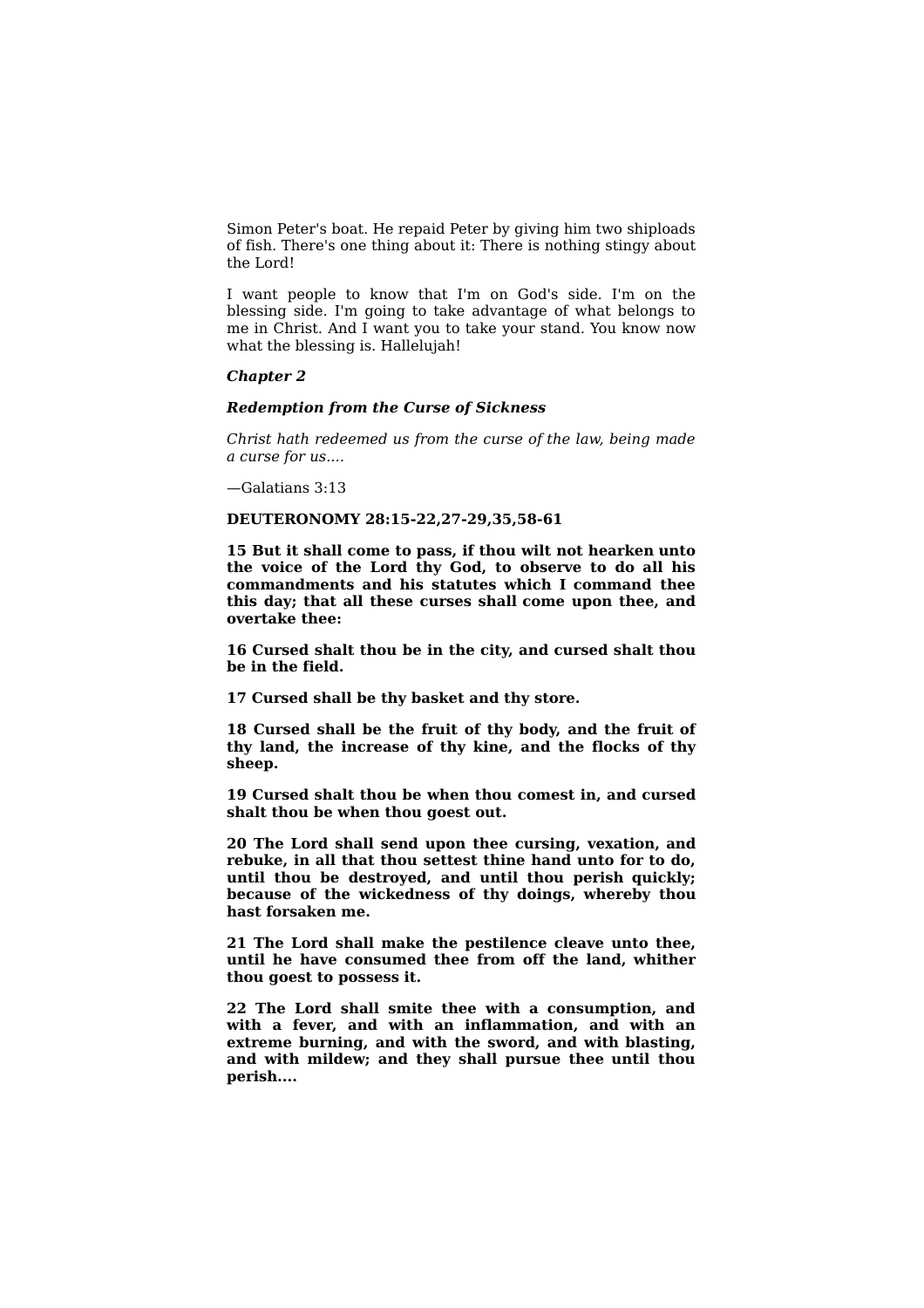**27 The Lord will smite thee with the botch of Egypt, and with the emerods, and with the scab, and with the itch, whereof thou canst not be healed.**

**28 The Lord shall smite thee with madness, and blindness, and astonishment of heart: 29 And thou shalt grope at noonday, as the blind gropeth in darkness, and thou shalt not prosper in thy ways: and thou shalt be only oppressed and spoiled evermore, and no man shall save thee ....**

**35 The Lord shall smite thee in the knees, and in the legs, with a sore botch that cannot be healed, from the sole of thy foot unto the top of thy head....**

**58 If thou wilt not observe to do all the words of this law that are written in this book, that thou mayest fear this glorious and fearful name, THE LORD THY GOD;**

**59 Then the Lord will make thy plagues wonderful, and the plagues of thy seed, even great plagues, and of long continuance, and sore sicknesses, and of long continuance.**

**60 Moreover he will bring upon thee all the diseases of Egypt, which thou wast afraid of; and they shall cleave unto thee.**

**61 Also every sickness, and every plague, which is not written in the book of this law, them will the Lord bring upon thee, until thou be destroyed.**

We can readily see from these Scriptures that sickness is a curse of the law. The dreadful diseases enumerated here—in fact, every sickness and every disease, according to the 61st verse—are part of the punishment for breaking God's law.

The *King James Version* of these Scriptures would lead us to believe that God Himself puts sickness and afflictions upon His people, for it reads, *"The Lord shall smite thee....* "

Dr. Robert Young, author of *Hints to Bible Interpretation,* points out that in the original Hebrew, the verb is in the permissive rather than the causative sense. Actually, it should have been translated something like this: "The Lord will *allow* you to be smitten ... The Lord will *allow* these plagues to be brought upon you ...."

Many other verbs were translated in the causative sense in the *King James Version.* For example, Isaiah 45:7 reads, *"I form the light, and create darkness: I make peace, and create evil: I the Lord do all these things.* " Does God create evil? No. That would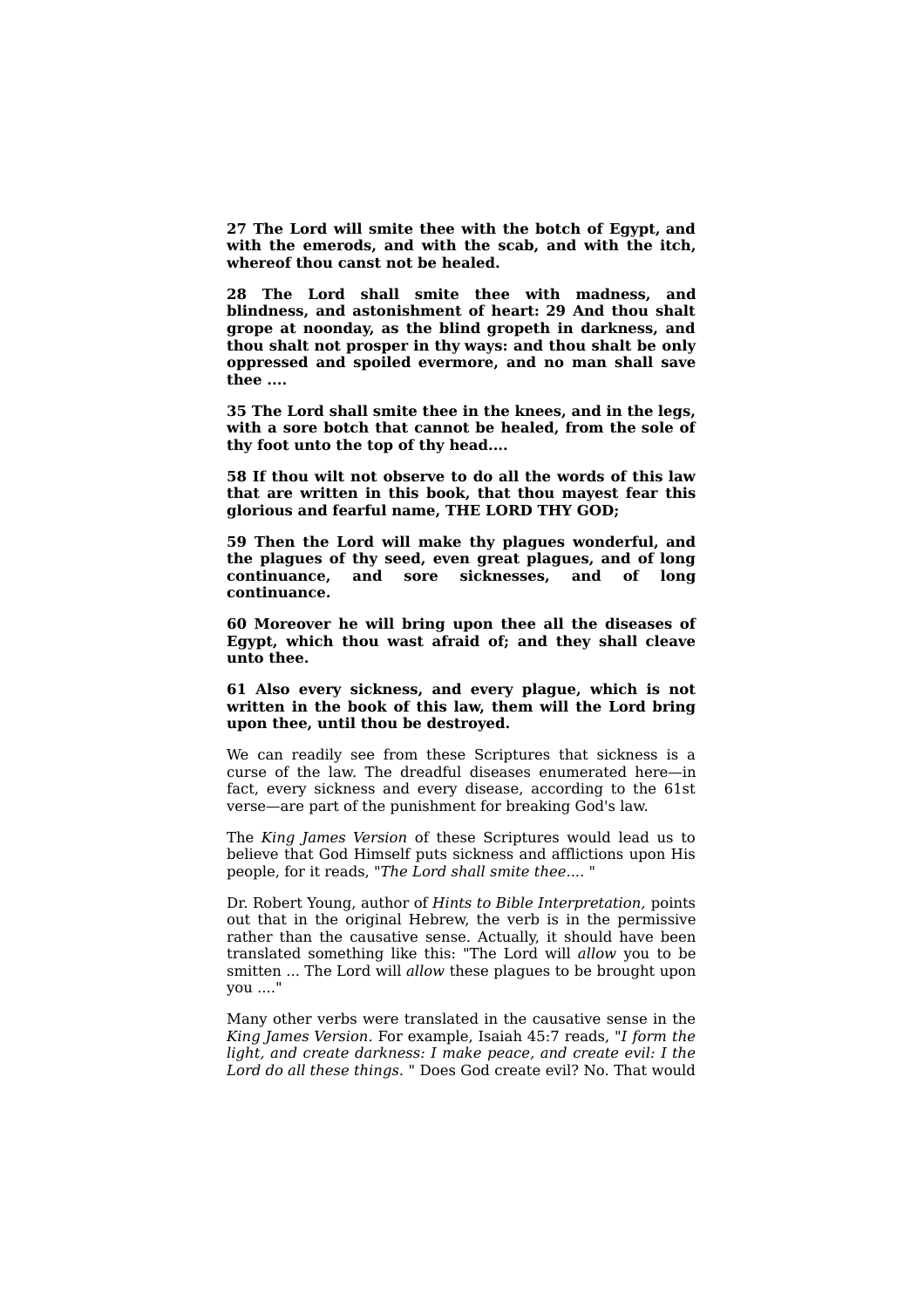make God a devil. God may *permit* evil, but He does not *create* it.

Amos 3:6 in the *King James Version* declares, *"Shall a trumpet be blown in the city, and the people not be afraid? shall there be evil in a city, and the Lord hath not done it?"* If God commits evil, then He has no right whatsoever to judge man for sinning. But God has not done evil; He only permits evil. There is a vast difference between *commission* and *permission.*

When King Saul backslid, First Samuel 16:14 says, *"the Spirit of the Lord departed from Saul, and an evil spirit from the Lord troubled him.* "

What actually happened was that Saul's sin broke fellowship with God, and God permitted the evil spirit from the devil to trouble him.

The original Hebrew of these Scriptures was in the permissive tense, but because the English language has no corresponding permissive tense, the verbs were translated in the causative.

No, God does not send plagues and sickness upon His people as these verses seem to indicate. God's Word does not teach that these things come directly from God.

When God's people broke His commandments, they no longer were under His divine protection. All He could do was permit the devil to bring those afflictions upon them. Their sin and wrongdoing brought those dreadful plagues upon them.

Deuteronomy 28 lists several diseases in the curse of the broken law. Among them are: pestilence, consumption (tuberculosis), fever (including all types, such as typhus, scarlet, typhoid, smallpox and all other eruptive fevers), inflammation, extreme burning, the botch of Egypt, emerods, scab (all skin diseases), itch, madness, and blindness.

According to verse 60, we can add to this list *"all the diseases of Egypt, which thou wast afraid of.* " And verse 61 makes it allinclusive: *"Also every sickness, and every plague, which is not written in the book of this law.* "

We can conclude from these Scriptures that sickness and disease are a part of the curse of the law—and they should come upon us. But praise God, *"Christ hath redeemed us from the curse of the law"* (Gal. 3:13).

#### *Sickness: Blessing or Curse?*

Is sickness a blessing or a curse? God's Word declares it is a curse. Some people would have you believe God "blesses" His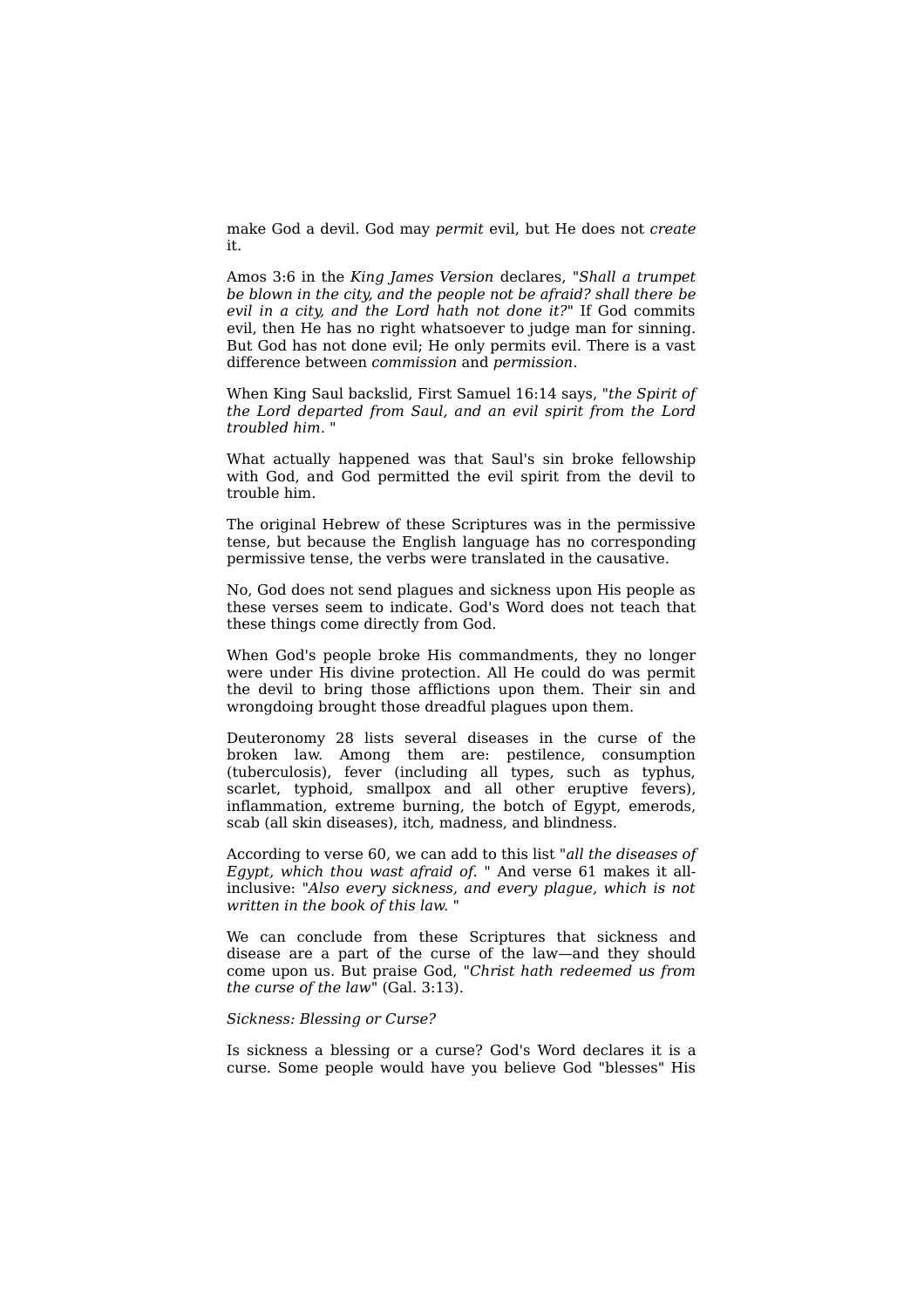children with sickness and disease. (If He does, I would prefer to let someone else have that "blessing.") But, *according to God's Word, sickness is a curse, and health is a blessing!*

Disease is broken ease. Sickness is pain and suffering. It makes slaves of family and friends who must care for sick loved ones. Disease and sickness are enemies of mankind.

Sickness is a thief and a robber. It has robbed many a young mother of her health, beauty, and joy. It has robbed her husband of his wife, and has deprived her children of their mother, for she is no longer able to fulfill the duties of a wife and mother.

Disease has robbed many young men, coming upon them in the midst of young manhood, filling them with anxiety and fear, robbing them of faith.

Sickness and disease rob people of happiness, health, and money which is needed for other things.

*Sickness: Is It God's Will?*

Sickness and disease are not the will of God for His people.

He does not want a curse to be upon His children because of their disobedience; He wants to bless them with health.

"Oh, yes," some people have said to me, "I believe God was Israel's Healer under the Old Covenant, and He wanted the children of Israel to have health, but we're not living under that covenant."

That's true. But if the Old Covenant provided for healing and the New Covenant (or Testament) does not, I wonder if the New Covenant is as good as the old? Thank God, the Bible says that the New Covenant is *better:*

# **HEBREWS 8:6**

# **6 But now hath he obtained a more excellent ministry, by how much also he is the mediator of a BETTER covenant, which was established upon BETTER promises.**

Let me remind you that our text is from the New Testament: *"Christ hath redeemed us from the curse of the law, being made a curse for us"* (Gal. 3:13).

It is not the will of God that we be sick. In Bible days, it was not God's will for the children of Israel to be sick, and they were God's *servants.* Today, we are God's *children.* If it was not His will for even His servants to be sick, it could not be His will for His children to be sick! Sickness and disease are not of love.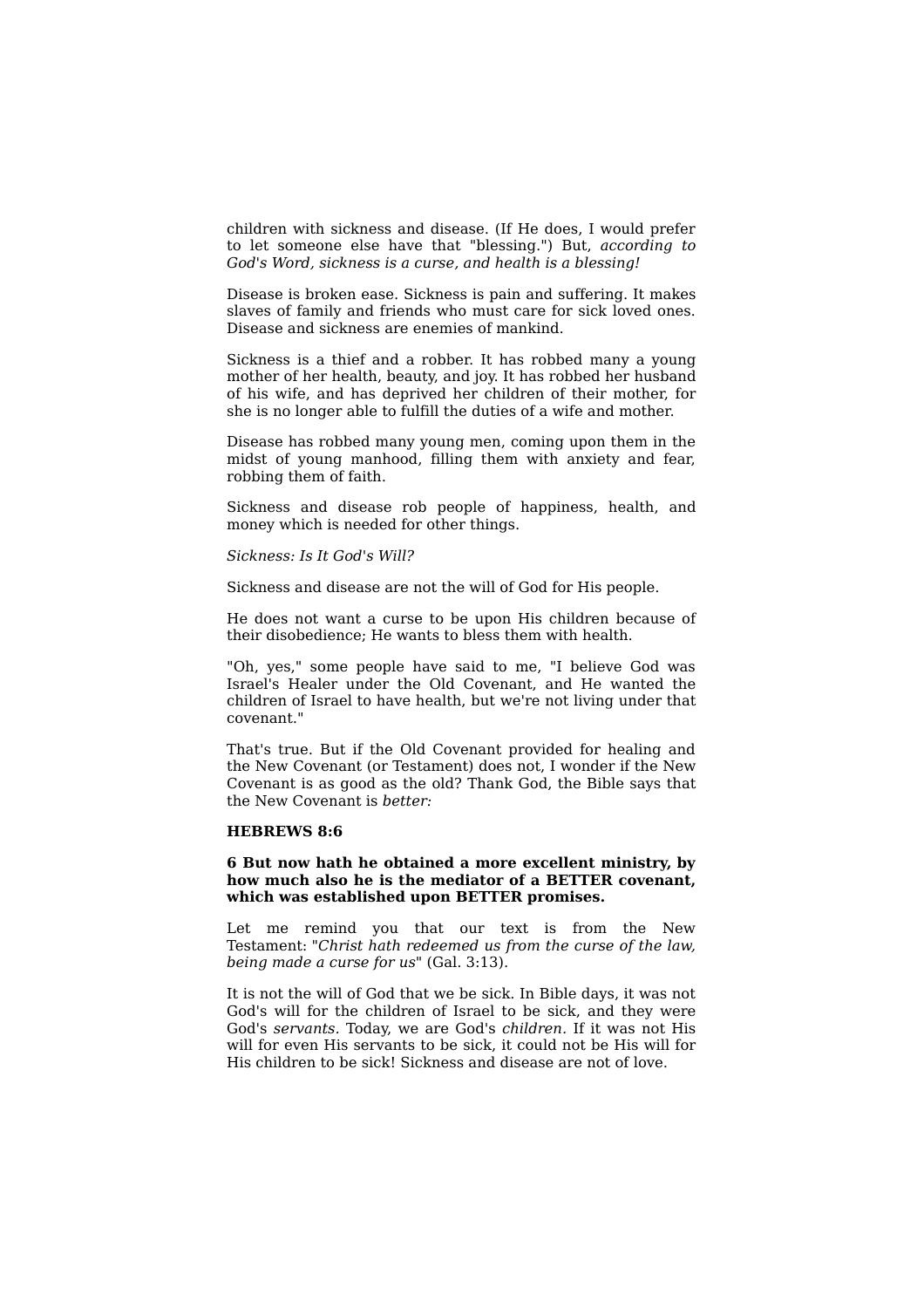God is love.

In Luke 13, Jesus was teaching in one of the synagogues on the sabbath. A woman came in who was bent over. She could have had arthritis or something of that nature, because her body was bent in a stationary position. Jesus called her to Him and said, *"Woman, thou art loosed from thine infirmity"* (v. 12).

When the ruler of the synagogue became angry because Christ healed the sick woman, Jesus said, *"Ought not this woman, being a daughter of Abraham, whom Satan hath bound, lo, these eighteen years, be loosed from this bond on the sabbath* day?" (v. 16). Jesus said it was Satan who had bound this woman.

In preaching to Cornelius' household, Peter said:

# **ACTS 10:38**

**38 How God anointed Jesus of Nazareth with the Holy Ghost and with power: who went about doing good, and healing all that were oppressed of the devil; for God was with him.**

This Scripture makes it clear that the people Jesus healed were oppressed by the devil.

Some people today would have you believe that God sends sickness upon people to bless them. They'll tell you, "Stay away from those meetings where they pray for the sick to be healed.

That's of the devil."

If they are right, then God and the devil must have swapped jobs lately! Two thousand years ago, Satan was oppressing people and Jesus was *healing* them.

The Bible tells us, *"Jesus Christ the same yesterday, and to day, and for ever"* (Heb. 13:8). Jesus never changes! From the beginning to the end of His public ministry, Christ was combating Satan. His battle was not with men, but with demons who indwelt men.

Don't ever tell anyone sickness is the will of God for us. It isn't! Healing and health are the will of God for mankind. If sickness were the will of God, heaven would be filled with sickness and disease.

Remember, Jesus in His earth walk was the will of God in action. He came to unveil the Father to us. He is the Word of God. He is God speaking to us. (See John 1:14; Heb. 1:1,2.) If you want to know what God thinks about sickness, look at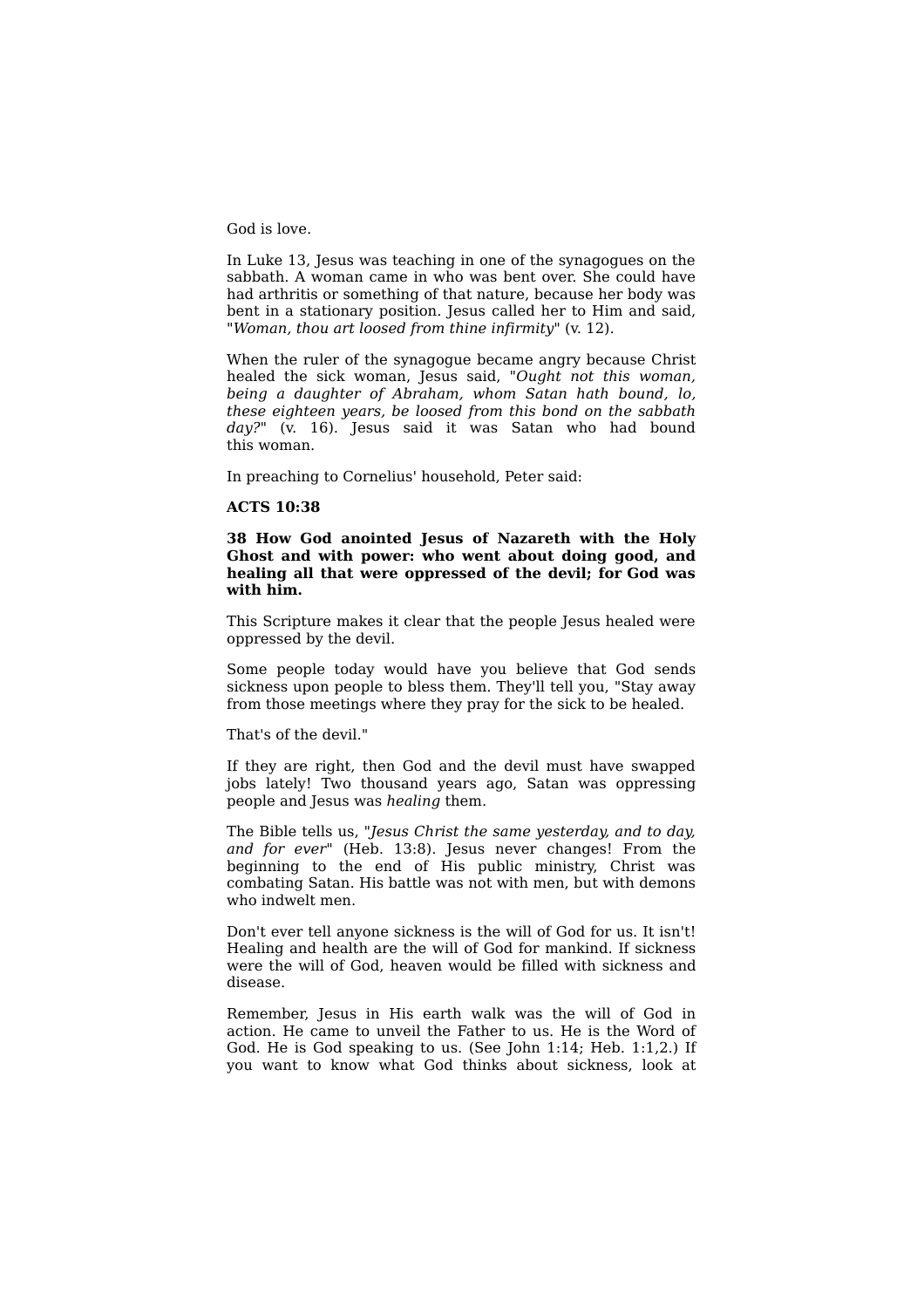Jesus!

He went about healing the sick!

#### **ISAIAH 53:4,5**

**4 Surely he hath borne our griefs [sicknesses], and carried our sorrows [diseases]: yet we did esteem him stricken, smitten of God, and afflicted.**

**5 But he was wounded for our transgressions, he was bruised for our iniquities: the chastisement of our peace was upon him; and with his stripes we are healed.**

Matthew quotes a portion of these Scriptures:

#### **MATTHEW 8:17**

**17 That it might be fulfilled which was spoken by Esaias the prophet, saying, Himself took our infirmities, and bare our sicknesses.**

The Holy Spirit, looking back at Calvary, wrote in the past tense through Peter:

#### **1 PETER 2:24**

**24 Who his own self bare our sins in his own body on the tree, that we, being dead to sins, should live unto righteousness: by whose stripes ye were healed.**

I read from the pen of Dr. John Alexander Dowie about how he received light on the subject of divine healing.1

Dr. Dowie was pastor of a Congregational church in Newtown, a suburb of Sydney, Australia, when the bubonic plague struck there around 1875. People were dying like flies.

Dr. Dowie buried 40 members of his congregation in less than a month. Four more died and were yet to be buried, and many more were stricken with the plague. There was no cure.

After visiting the many sick members of his flock one day, Dr. Dowie returned home and sat in his study, his arms folded upon his desk, his head upon his arms, weeping before God.

"God, is everybody going to die?" he cried. "Are You going to take everybody? Where did this plague come from? Are You the author of this?" He was heartsick at the thought of the families that would be torn apart by the plague; at the children who would be left orphans.

"Then the words of the Holy Ghost inspired in Acts 10:38 stood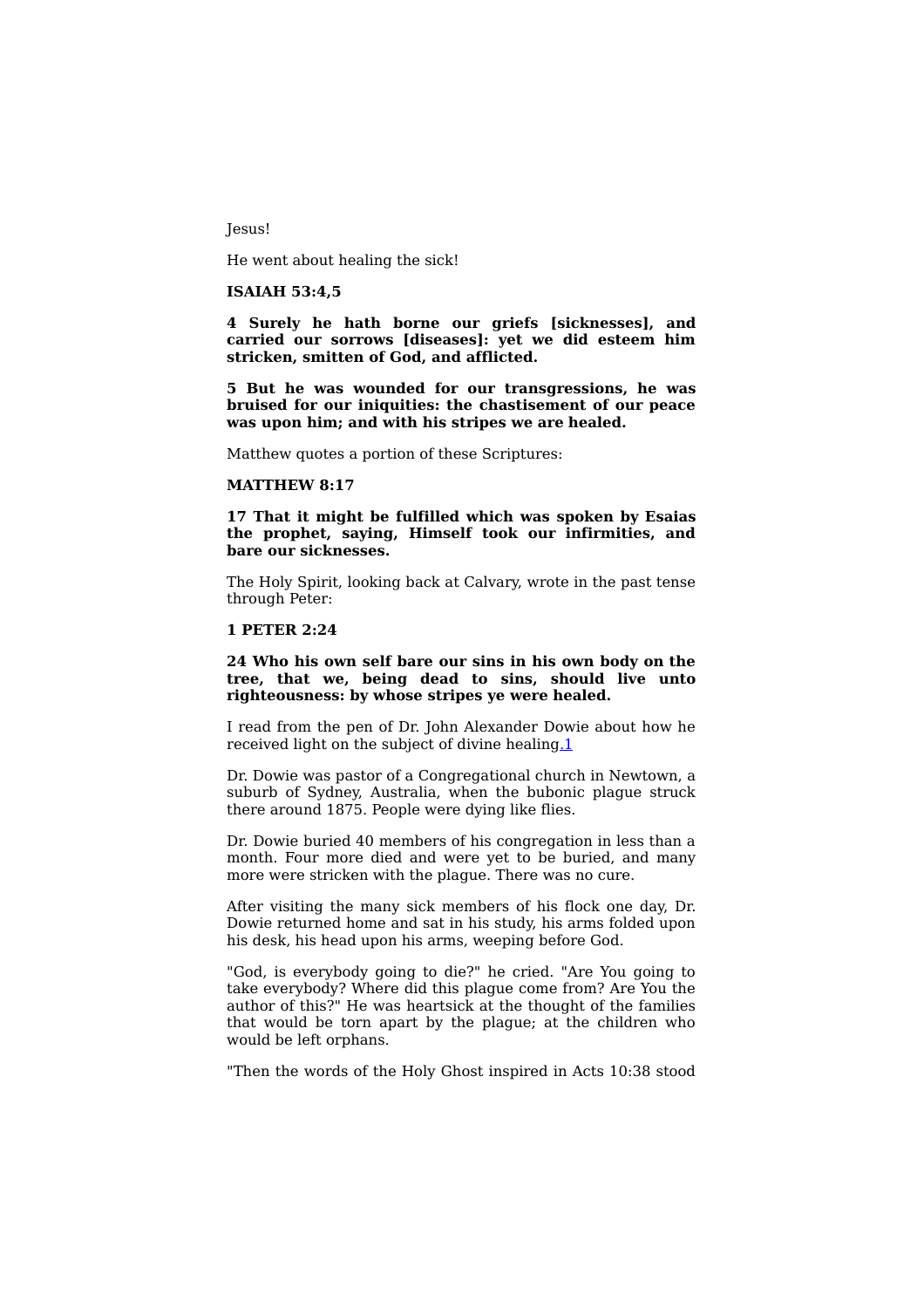before me all radiant with light, revealing Satan as the Defiler, and Christ as the Healer," Dr. Dowie wrote many years later.

"My tears were wiped away," Dr. Dowie said, "my heart was strong. I saw the way of healing, and the door thereto was opened wide, so I said, 'God help me now to preach the Word to all the dying around, and tell them how 'tis Satan still defiles, and Jesus still delivers, for "He is just the same today."'"

He did not have long to wait. Within minutes, two young men burst into his study, pleading breathlessly, "Oh, come at once. Mary is dying!" Dr. Dowie ran down the street after them, not even pausing to take his hat. He was furious that Satan should have attacked this innocent young member of his flock.

Dr. Dowie entered Mary's room and found her in convulsions. Her medical doctor, having given up on her, was preparing to leave. He turned to Dr. Dowie and remarked, "Sir, are not God's ways mysterious?"

The revelation Dr. Dowie had just received from the Word of God was burning in his heart. *"God's* way!" he thundered.

"How *dare* you call that God's way! No, sir, that is *the devil's* work!"

He challenged the physician, who was a member of his congregation, "Can you pray the prayer of faith that saves the sick?"

The doctor replied, "You are much too excited, sir, 'tis best to say God's will be done," and he left.

"Excited! The word was quite inadequate for I was almost frenzied with Divinely imparted anger and hatred of that foul destroyer, Disease, which was doing Satan's will," Dowie wrote.

"'It is not so,' I exclaimed, 'no will of God sends such cruelty, and I shall never say "God's will be done" to Satan's works, which God's own Son came to destroy, and this is one of them.'Oh, how the Word of God was burning in my heart....'"

Furious at Satan's attack, Dr. Dowie prayed the prayer of faith for Mary. Years later, he said he prayed something like this: "Our Father, help! and Holy Spirit, teach me how to pray.

Plead thou for us, oh, Jesus, Saviour, Healer, Friend, our Advocate with God the Father. Hear and heal, Eternal One!

From all disease and death deliver this sweet child of Thine. I rest upon the Word. We claim the promise now. The Word is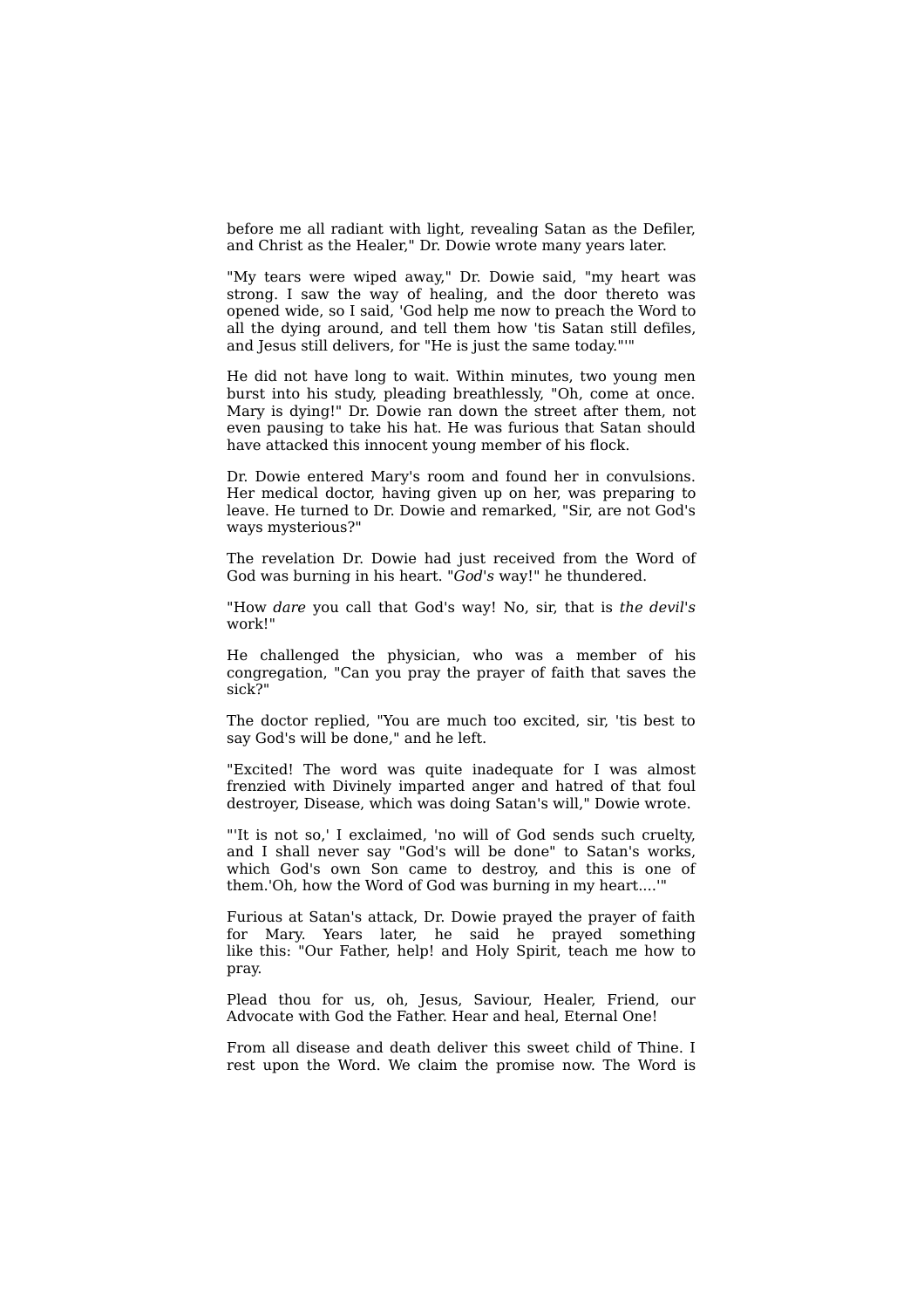true, 'I am the Lord that healeth thee.' Then heal her now. The Word is true, 'I am the Lord, I change not.' Unchanging God, Then prove Thyself the Healer now. The Word is true, 'These signs shall follow them that believe. In My Name, they shall lay hands on the sick, and they shall recover.' And I believe, and I lay hands in Jesus' Name on her, and claim this promise now.

Thy Word is true. 'The prayer of faith shall save the sick.'

Trusting in Thee alone, I cry, oh, save her now, for Jesus' sake, Amen!"

The girl's convulsions ceased immediately, and she fell into such a deep sleep that her mother feared she had died. "She isn't dead," the triumphant Dr. Dowie assured them. "I saw that Christ had heard and that once more, as long ago in Peter's house, 'He touched her and the fever left her.'"

After several minutes, Dr. Dowie awakened Mary. She turned to her mother and exclaimed, "Mother, I feel so well!"

Remembering how Jesus had ministered to the little girl He had raised from the dead in Bible days, Dr. Dowie asked, "And you're hungry?"

"Oh, yes," she agreed. "I'm so hungry."

Dr. Dowie instructed Mary's nurse to fix her a cup of cocoa and some bread and butter. Quietly thanking God, he went into the next room, where her brother and sister lay sick with the same plague. After prayer, they, too, instantly recovered.

"As I went away from the home where Christ as the Healer had been victorious," Dr. Dowie recalled, "I could not but have somewhat in my heart of the triumphant song that rang through Heaven, and yet I was not a little amazed at my own strange doings, and still more at my discovery that HE IS JUST THE SAME TODAY."

From that day on, Dr. Dowie ministered to his flock on divine healing and prayed for their healing. He never lost another member to the plague.

But isn't it strange that the doctor, who was a member of Dowie's church, would treat people and give them medicine, but when they got beyond the aid of medical science, he called it the will of God?

It puzzles me that people will take medicines and do everything they can to get well, but if you suggest they have someone pray for their healing, they'll say, "It may not be God's will to heal me."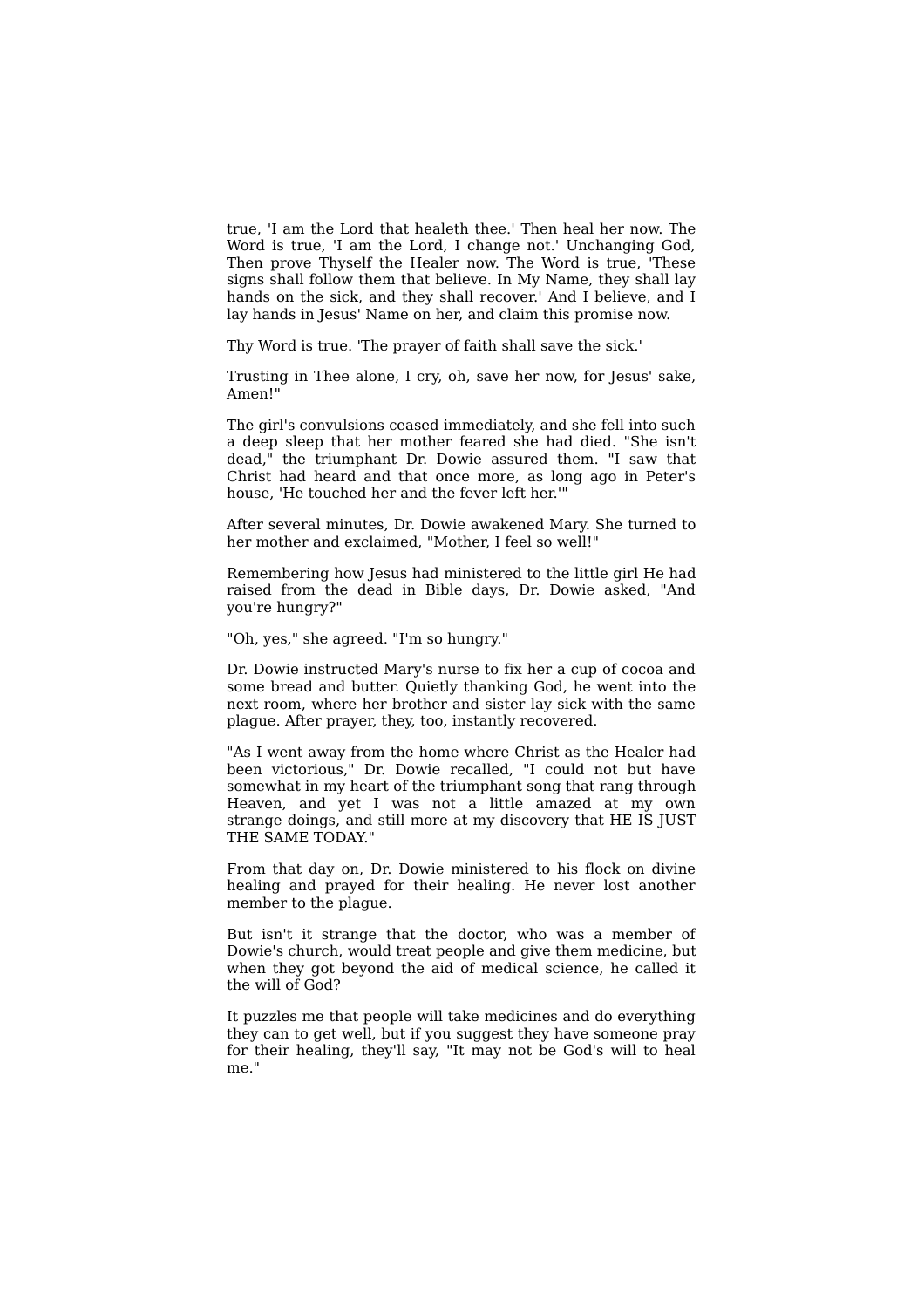Why didn't they question the will of God in the first place? If it isn't God's will for them to be well, they shouldn't take any medicine or treatment. They would be out of God's will trying to get well!

I do not mean to discredit the medical profession. Doctors are fighting the same devil we are. I merely want to point out that this is human reasoning and wrong thinking, and it has robbed many people of the blessings of healing and health.

Dr. Lilian B. Yeomans was a doctor who practiced medicine and surgery many years ago in one of New York City's largest hospitals. She began to take small amounts of dope to steady her nerves and help her sleep when she felt exhausted from overwork. Eventually she became so dependent on drugs especially morphine—that she became an addict. She daily took 50 times the normal dose of morphine normally prescribed for an adult male plus other drugs.

Although Dr. Yeomans took all of the celebrated cures of her day and desperately tried to stop taking drugs, she steadily grew worse. A nurse described her as "a skeleton with a devil inside." Her friends considered her case hopeless.

Dr. Yeomans had been saved as a young woman, but had backslid. When she found herself at death's door, she immersed herself in her long-neglected Bible, got back into fellowship with God, and was healed in 1898 of the terrible drug habit that had almost claimed her life.

After receiving this healing, Dr. Yeomans preached the Gospel for 40 some years. When she and her sister inherited some property, they turned it into a "faith home," taking in people beyond medical help who were seeking healing for their bodies.

Dr. Yeomans said they got nearly all of these people healed by working with them until they got enough faith built up in their hearts (spirits) to receive healing from God. In one of her books she gave the following example of building faith in a patient.

One day a woman in the last stages of tuberculosis was brought to the home. Doctors had given her up as beyond medical aid. When the ambulance brought the woman in, Dr. Yeomans knew she was dying. Had she still been practicing medicine, Dr. Yeomans would have begun to administer strong drugs immediately.

Instead, the woman was carried to an upstairs room, and Dr. Yeomans began reading the Bible to her. She spent about two hours reading Scriptures concerning divine healing; especially from Deuteronomy 28 and Galatians 3:13.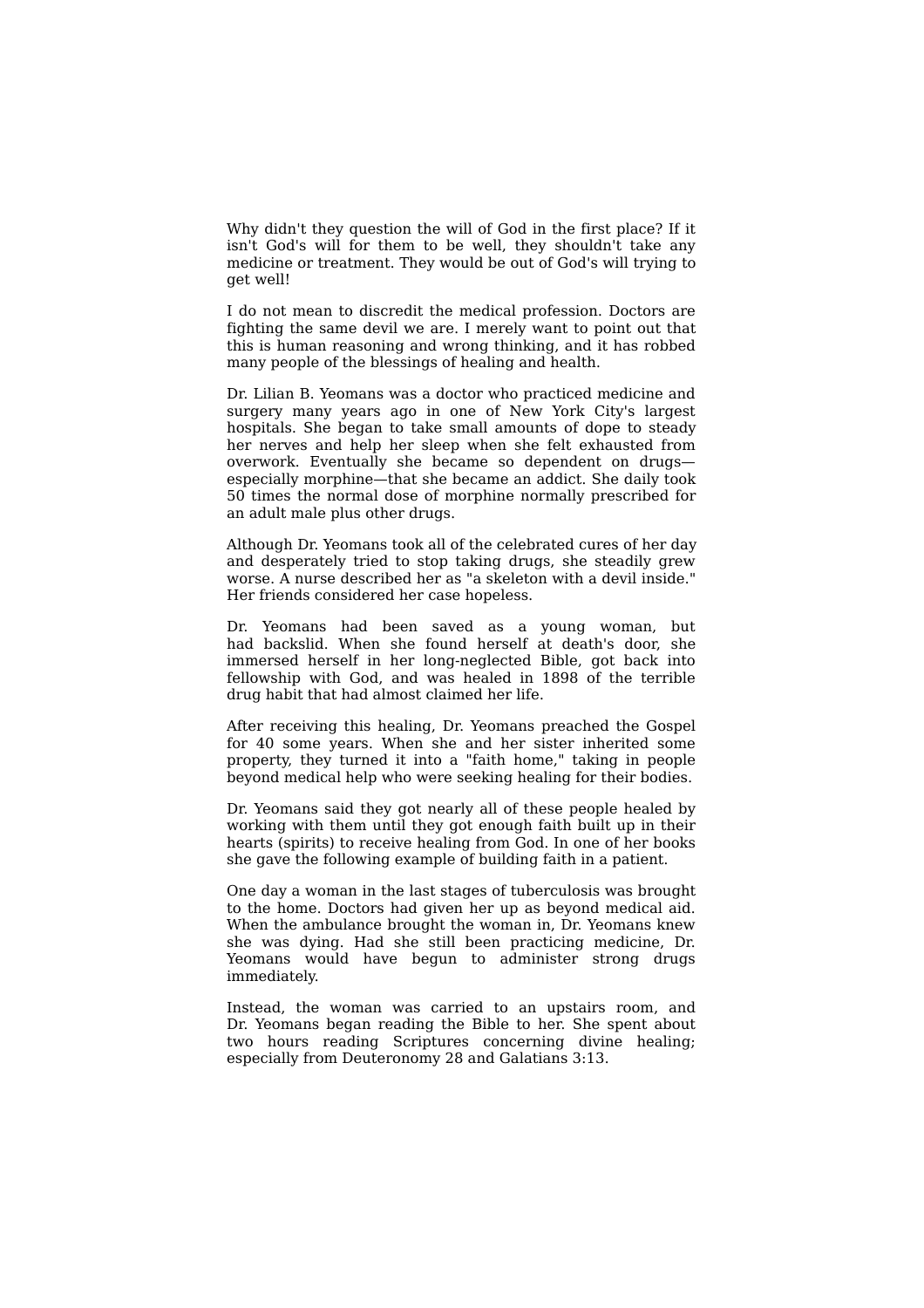Then she instructed the dying woman to repeat to herself every<br>waking moment, "According to Deuteronomy 28:22, waking moment, "According to consumption (or tuberculosis) is a curse of the law. But according to Galatians 3:13, Christ has redeemed me from the curse of the law. Therefore, I no longer have tuberculosis."

The next morning, Dr. Yeomans asked the woman if she had been repeating what she'd instructed her to say. She answered that it seemed as if she'd said it 10,000 times, but she couldn't understand what it meant. Dr. Yeomans read more Scriptures to her and asked her to continue repeating the same words.

The next day the story was the same. On the third morning, the woman still did not understand. Dr. Yeomans had not even prayed with her yet, even though she'd been in her "faith home"

three nights. (I think sometimes we pray for people too quickly.

We should instruct them more in the Word first.) On the afternoon of the third day, Dr. Yeomans and her sister were helping prepare the evening meal when they heard a commotion upstairs. Their new patient came rushing down the stairs, shouting at the top of her voice, "Sister Yeomans—did you know? Christ has redeemed me, and I no longer have tuberculosis! It's gone now!"

You see, Dr. Yeomans realized that the way into the heart is through the mind. She knew if the woman would say to herself often enough, "According to Deuteronomy 28:22, consumption is a curse of the law. But according to Galatians 3:13, Christ has redeemed me from the curse of the law. Therefore, I no longer have tuberculosis," the truth eventually would register on her heart.

I challenge you to take those Scriptures and insert in place of consumption the name of any disease you or a loved one desire to be healed from, because Deuteronomy 28:61 says *every sickness* is a curse of the law. It will work for you, too.

Just before her death, Dr. Yeomans published a book of psalms, hymns, and spiritual songs called *Gold of Ophir.* These were the psalms, hymns, and spiritual songs (Col. 3:16) the Spirit of God gave to her sister.

Dr. Yeomans said that when she and her sister prayed, her sister would sing songs or psalms in tongues and then sing the interpretation. Sometimes she would sing them out in prophecy.

Dr. Yeomans wrote them down and collected them into this book. One of those spiritual songs given by the Spirit of God to Dr. Yeomans' sister was based on Galatians 3:13: *Christ redeemed me from the curse of the law, As He hung on that*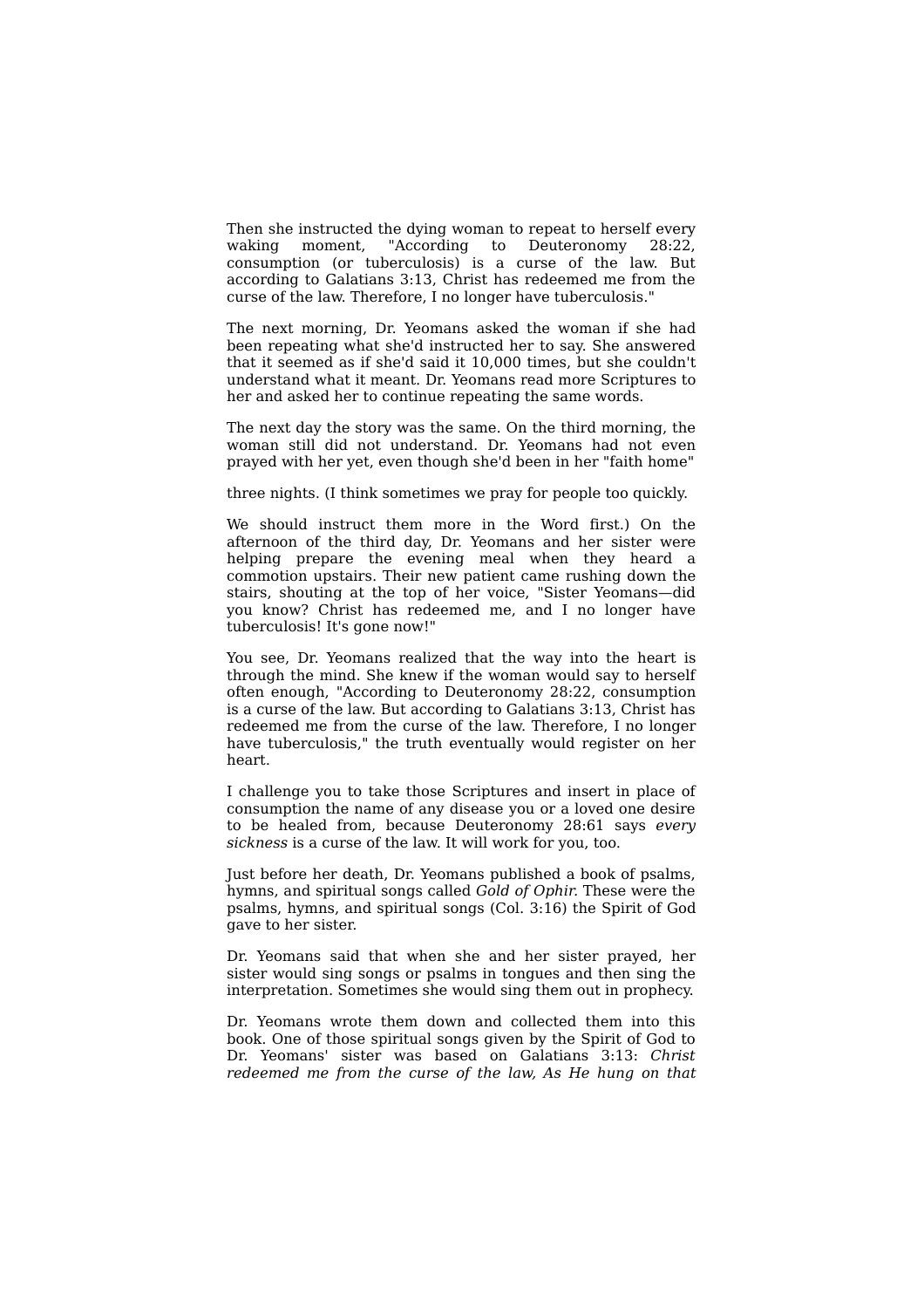*shameful tree, And all that is worse is contained in the curse, And Jesus has set me free. Not under the curse, not under the curse, Jesus has set me free; For sickness, I've health; for poverty, wealth, Since Jesus has ransomed me.*

1 Gordon Lindsay, *John Alexander Dowie,* (Dallas, Christ for the Nations, Inc., reprinted 1980).

#### *Chapter 3*

#### *Redemption from the Curse of Spiritual Death*

*Christ hath redeemed us from the curse of the law, being made a curse for us: for it is written, Cursed is every one that hangeth on a tree: That the blessing of Abraham might come on the Gentiles through Jesus Christ; that we might receive the promise of the Spirit through faith.*

#### —Galatians 3:13,14

The first curse which God said would come upon man for breaking His law is found in Genesis 2:17, where God said to Adam, *"in the day that thou eatest thereof thou shalt surely die.* "

Adam and Eve were permitted to eat fruit of all the trees in the Garden of Eden except the fruit of the tree of knowledge of good and evil. The curse of spiritual death was to come upon them if they disobeyed God. Genesis 3:22-24 tells us man disobeyed God, was driven from the Garden, and could eat no longer of the tree of life. He became the slave of sin and death.

Death has always been a mystery to man. It was not a part of the creation or part of God's original plan. The Bible tells us that physical death is an enemy of God and man. First Corinthians 15:26 tells us physical death is the last enemy that shall be put under foot.

Before we can understand death, however, we must understand that man is not a physical being. Man is a spirit who possesses a soul and lives in a body (1 Thess. 5:23).

Jesus told Nicodemus, *"Ye must be born again.* "

Nicodemus was thinking naturally when he asked, *"How can a man be born when he is old? Can he enter the second time into his mother's womb, and be born?"*

Jesus explained, *"That which is born of the flesh is flesh; and that which is born of the Spirit is spirit"* (John 3:4,6).

The New Birth is the rebirth of the human spirit.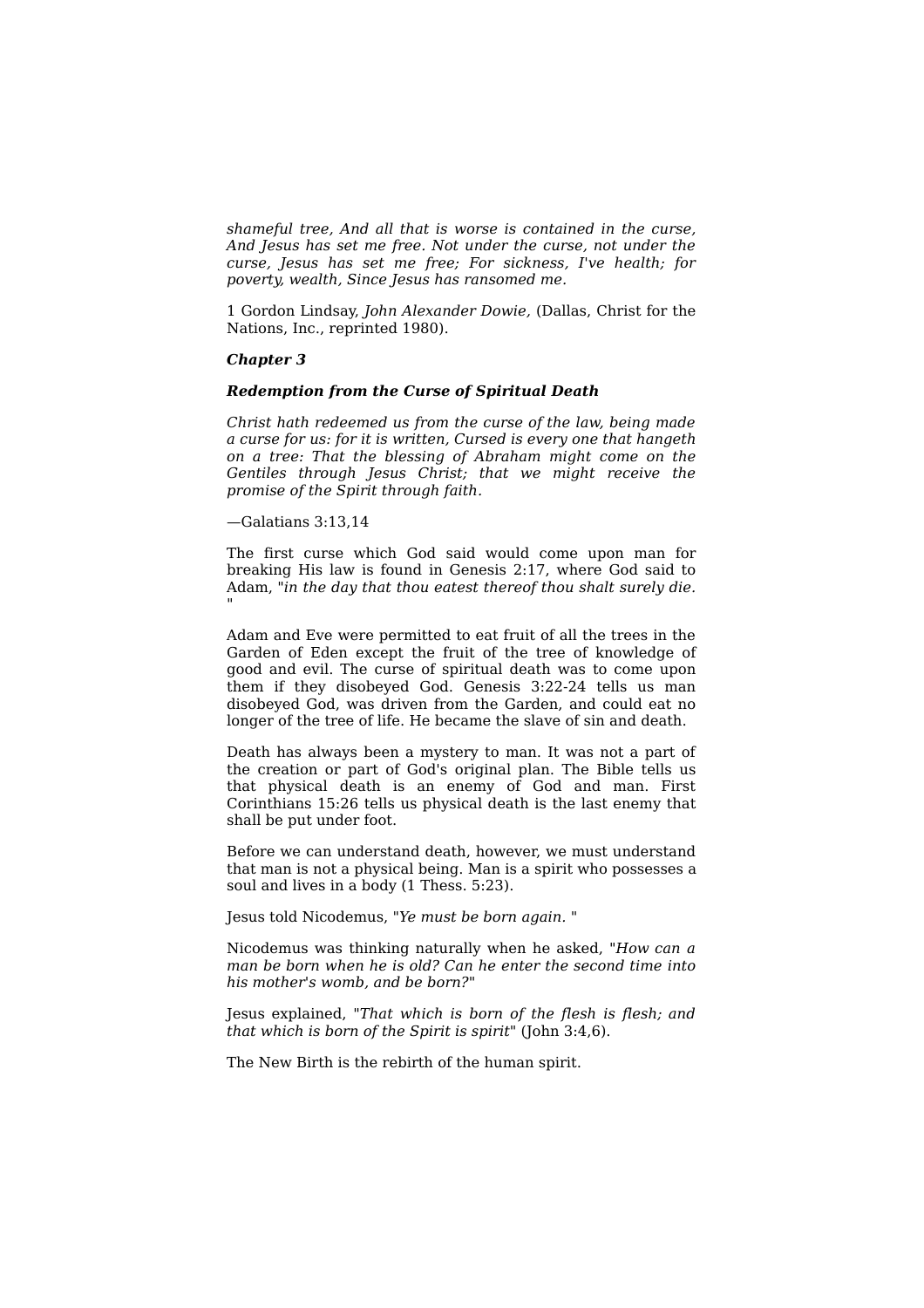The real man is the spirit. The spirit operates through the soul: the intellect, sensibilities, and will. And the soul operates through the body.

The real you (your spirit) and your soul live in a physical body. When you die physically, your spirit and soul leave the body and go to your eternal home.

In Luke 16, Christ gave us the experience of the rich man and Lazarus:

# **LUKE 16:19-24**

**19 There was a certain rich man, which was clothed in purple and fine linen, and fared sumptuously every day:**

**20 And there was a certain beggar named Lazarus, which was laid at his gate, full of sores, 21 And desiring to be fed with the crumbs which fell from the rich man's table: moreover the dogs came and licked his sores.**

**22 And it came to pass, that the beggar died, and was carried by the angels into Abraham's bosom: [Notice the angels carried him, not his body, but him—spirit and soul —to Abraham's bosom.] the rich man also died, and was buried:**

**23 And in hell he lift up his eyes, being in torments, and seeth Abraham afar off, and Lazarus in his bosom.**

**24 And he cried and said, Father Abraham, have mercy on me, and send Lazarus, that he may dip the tip of his finger in water, and cool my tongue; for I am tormented in this flame.**

Both Lazarus and the rich man were still conscious. Man is not dead like an animal, as some would have you believe. And there is no such thing as "soul sleep."

Several kinds of death are spoken of in the Bible, but there are three kinds we need to familiarize ourselves with: (1) spiritual death; (2) physical death; (3) eternal death, or the second death, which is being cast into the lake which burns with fire and brimstone.

Spiritual death is that which lays hold of our spirits rather than our bodies. Physical death is a manifestation of spiritual death. The second death is the ultimate finality of death, or the home of the spiritually dead.

Spiritual death came to earth first, then manifested itself in the physical body by destroying it. Physical death is a manifestation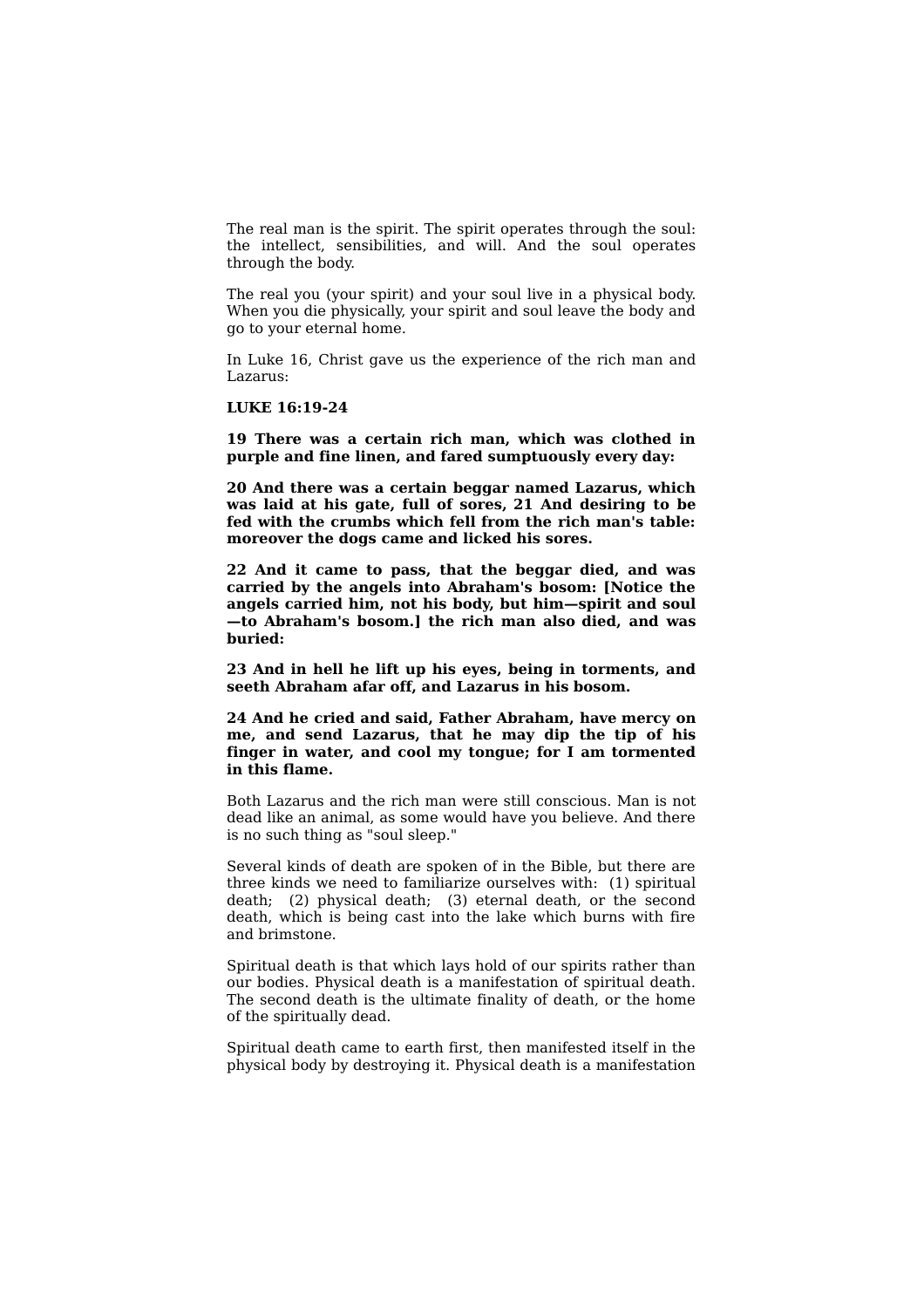of the law which is at work within. Paul called it *"the law of sin and death"* (Rom. 8:2).

When God said to Adam, *"in the day that thou eatest thereof thou shalt surely die,* " He did not refer to physical death, but to spiritual death. If man never had died spiritually, he would not have died physically.

Spiritual death means separation from God.

The moment Adam sinned, he was separated from God.

When God came down in the cool of the day, as was His custom, to walk and talk with Adam, He called, *"Adam ... Where art thou?"* And Adam said, *"I hid myself.* " He was separated from God.

When Adam and Eve listened to the devil, he became their spiritual father, and they had the devil's nature in their spirits.

This is spiritual death. That nature immediately began to manifest itself in the human family. Eventually, Adam and Eve's firstborn son murdered the second-born.

Man was now united with the devil. He was an outcast, an outlaw, driven from the Garden with no legal ground to approach God.

Man no longer responds to the call of God. He responds only to his new nature; his new master. Man is more than a transgressor; more than a lawbreaker and sinner. Man is spiritually a child of the devil, and he partakes of his father's nature.

Jesus said to the Pharisees, *"Ye are of your father the devil, and the lusts of your father ye will do. He was a murderer from the beginning, and abode not in the truth, because there is no truth in him. When he speaketh a lie, he speaketh of his own: for he is a liar, and the father of it"* (John 8:44).

The Pharisees were very religious. They went to the synagogue on the Sabbath. They prayed. They paid their tithes.

They fasted. They did a lot of other fine and good things. But they lied about Christ and murdered Him. Jesus said they were children of the devil. They had the characteristics of the devil.

This explains why man cannot be saved by his conduct or good works; he must be born again. If man were not a child of the devil, he could just act right and he'd be all right. But since he's a child of the devil, even if he tries to act right, he'll still go to hell when he dies—to the lake which burns with fire and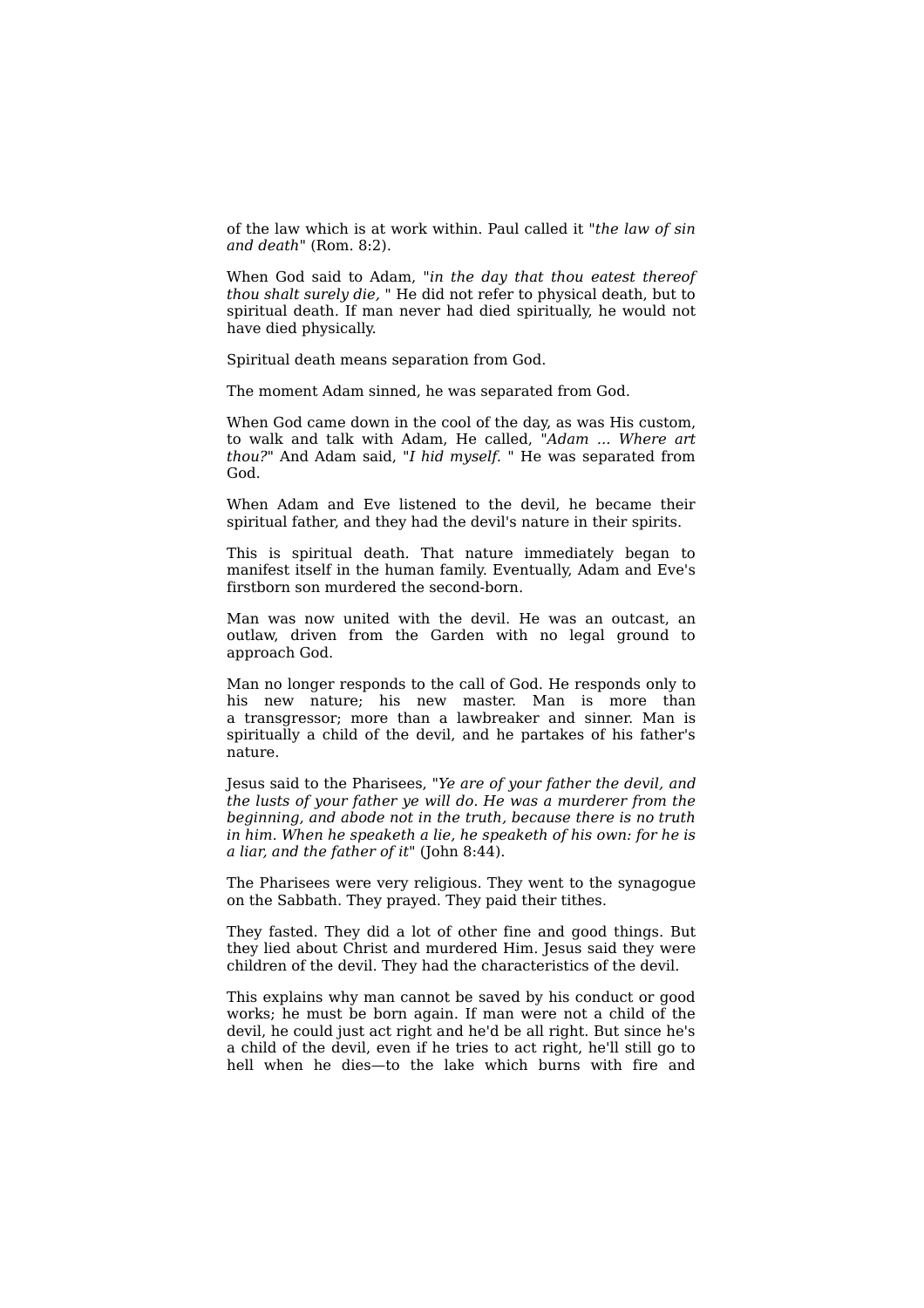brimstone, which is the second death.

Why? Man cannot stand in the presence of God as he is, because he has the nature of his father, the devil, in him. Man had to be saved by someone's paying the penalty for his sins and giving him a new nature.

You might take a flop-eared old mule and try to make him into a racehorse, but it won't work. You can file his teeth, polish his hooves, feed him the finest food, run him around the track every day, and house him in the finest stable. On the day of the race, when the gun sounds, all he'll do is lope off down the track because he's a mule. It's just not in him—it's not in his nature to be a racehorse.

Yet you can take a racehorse, and even with improper care, when the gun sounds, he's gone! It's his nature. He's born and bred for racing. In order for the old mule to become a racehorse, he'd have to be reborn as a racehorse, and that's impossible.

Man, however, who is a spirit living in a body, *can* be reborn! His nature *can* be changed! He *can* become a new creature in Christ Jesus!

It doesn't matter how well-educated a man becomes, how many dollars he has, or how religious he is—mere man cannot stand in the presence of God, because his nature is wrong.

Man is lost today not because of what he *does,* but because of what he *is.* (What he does is the result of what he is.) Man needs *life* from God, because he is spiritually *dead.* Thanks be to God, *Christ has redeemed us from spiritual death!*

## **JOHN 5:26**

## **26 For as the Father hath life in himself; so hath he given to the Son to have life in himself.**

The new Man, Jesus Christ, had no death in Him. He was not born as we are born. He didn't have the spiritual nature of death—the devil—in Him. Yet Hebrews 2:9 says he tasted death for every man. He took upon Himself our sin nature. Hebrews 9:26 says He *"put away sin* [not sins] *by the sacrifice of himself.* "

He took upon Himself our sin nature, the nature of spiritual death, that we might have eternal life.

Jesus said, *"The thief [the* devil] *cometh not, but for to steal, and to kill, and to destroy: I am come that they might have life, and that they might have it more abundantly"* (John 10:10).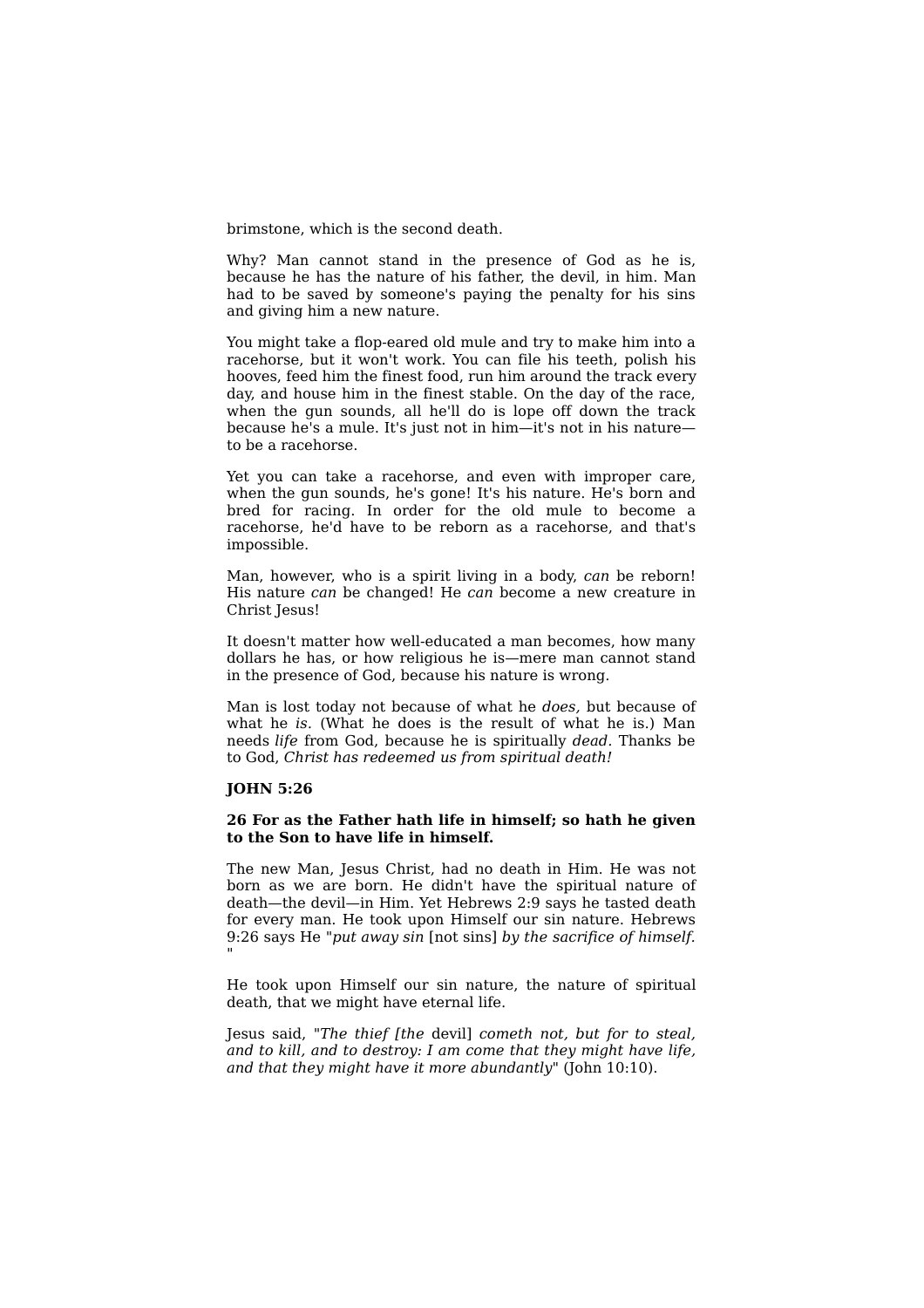He also said, *"I say unto you, He that heareth my word, and believeth on him that sent me, hath everlasting life, and shall not come into condemnation; but is passed from death unto life"* (John 5:24).

Jesus came to redeem us from spiritual death. Adam was banished from the tree of life through rejecting God's Word. But according to Revelation 2:7, all who now accept and obey the Word of God are brought back to the tree of life.

This *New Birth* does not take place gradually. It is instantaneous! It is a gift of God received the moment we believe.

Ephesians 2:1 says that you who were dead in trespasses and sins (that's spiritual death) He has quickened—made alive!

Verses 8 and 9 tell us how it came about:

# **EPHESIANS 2:8,9**

# **8 For by grace are ye saved through faith; and that not of yourselves: it is the gift of God: 9 Not of works, lest any man should boast.**

Not of works. That punctures the balloon of the ego! Man wants to *do* something to save himself. He wants to have a part in it. But he can't. He simply must admit his helplessness and hopelessness. He must admit he is just what the Bible says—a lost sinner. Then he must come and accept the gift of redemption that Christ bought him.

#### **ROMANS 8:14-16**

**14 For as many as are led by the Spirit of God, they are the sons of God.**

**15 For ye have not received the spirit of bondage again to fear; but ye have received the Spirit of adoption, whereby we cry, Abba, Father.**

# **16 The Spirit itself beareth witness with our spirit, that we are the children of God.**

Have you passed from spiritual death into spiritual life? Is God your Father? Can you look up to heaven and say, "Father God?" Is His Spirit within your spirit bearing witness that you are a child of God? Do you have the Holy Spirit in your spirit crying, "Abba Father?"

You do if you are born again.

If you are not, accept Christ as your Savior today!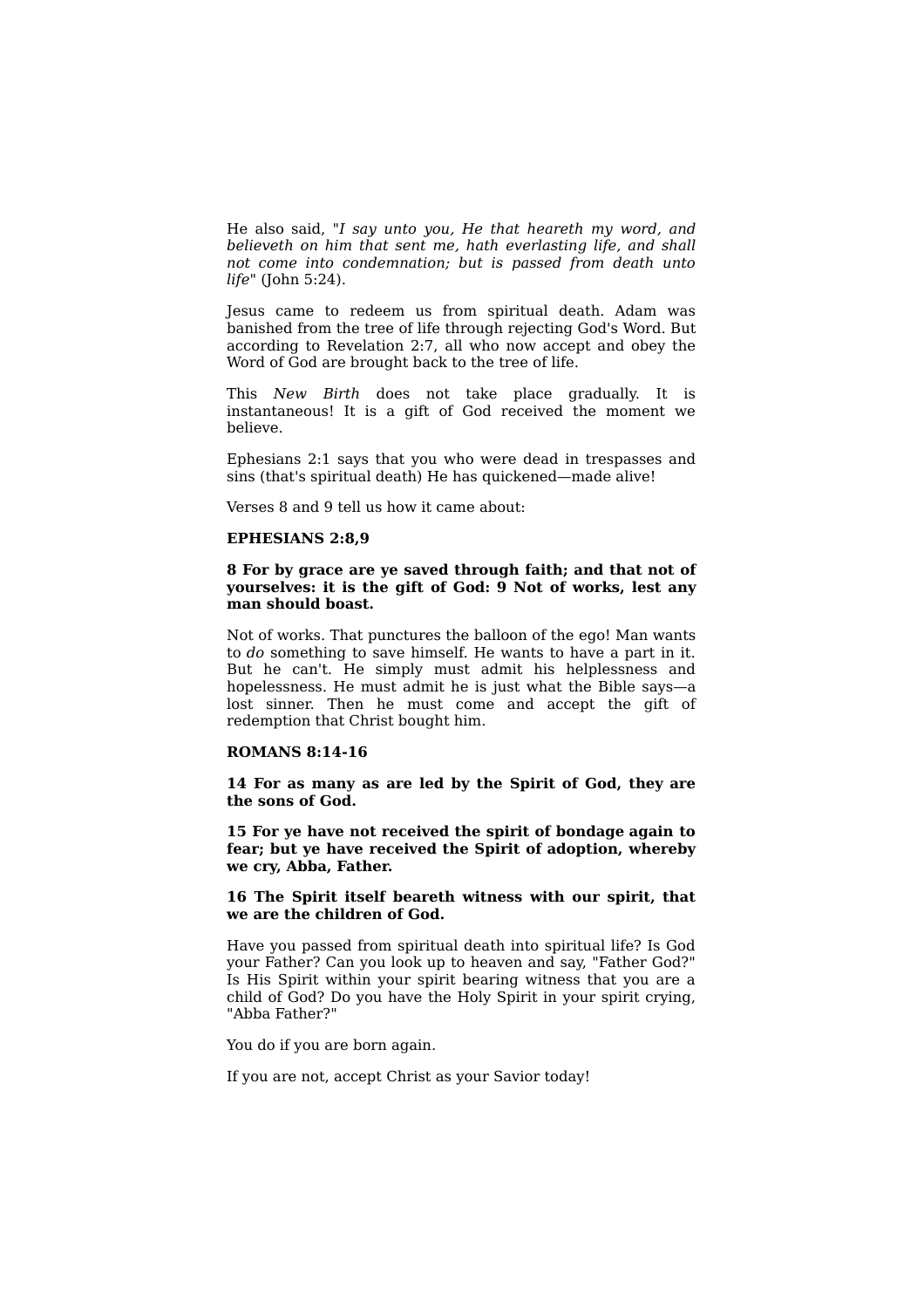# **A Sinner's Prayer To Receive Jesus as Savior**

Dear Heavenly Father,

I come to You in the Name of Jesus.

Your Word says, *"...him that cometh to me I will in no wise cast out"* (John 6:37), So I know You won't cast me out, but You take me in, And I thank You for it.

You said in Your Word, *'Whosoever shall call upon the name of the Lord shall be saved"* (Rom. 10:13).

I am calling on your name, So I know you have saved me now.

You also said, *"if thou shalt confess with thy mouth the Lord Jesus, and shalt believe in thine heart that God hath raised him from the dead, thou shalt be saved. For with the heart man believeth unto righteousness; and with the mouth confession is made unto salvation"* (Romans 10:9-10).

I believe in my heart Jesus Christ is the Son of God.

I believe that He was raised from the dead for my justification.

And I confess Him now as my Lord,

Because your Word says, ". . . *with the heart man believeth unto righteousness* ..." and I do believe with my heart, I have now become the righteousness of God in Christ (2Cor. 5:21)... And I am saved!

Thank You, Lord!

Signed\_\_\_\_\_\_\_\_\_\_\_\_\_\_\_\_\_\_\_\_\_\_\_\_\_\_\_\_\_\_\_\_\_

Date\_\_\_\_\_\_\_\_\_\_\_\_\_\_\_\_\_\_\_\_\_\_\_\_\_\_\_\_\_\_\_\_\_\_\_